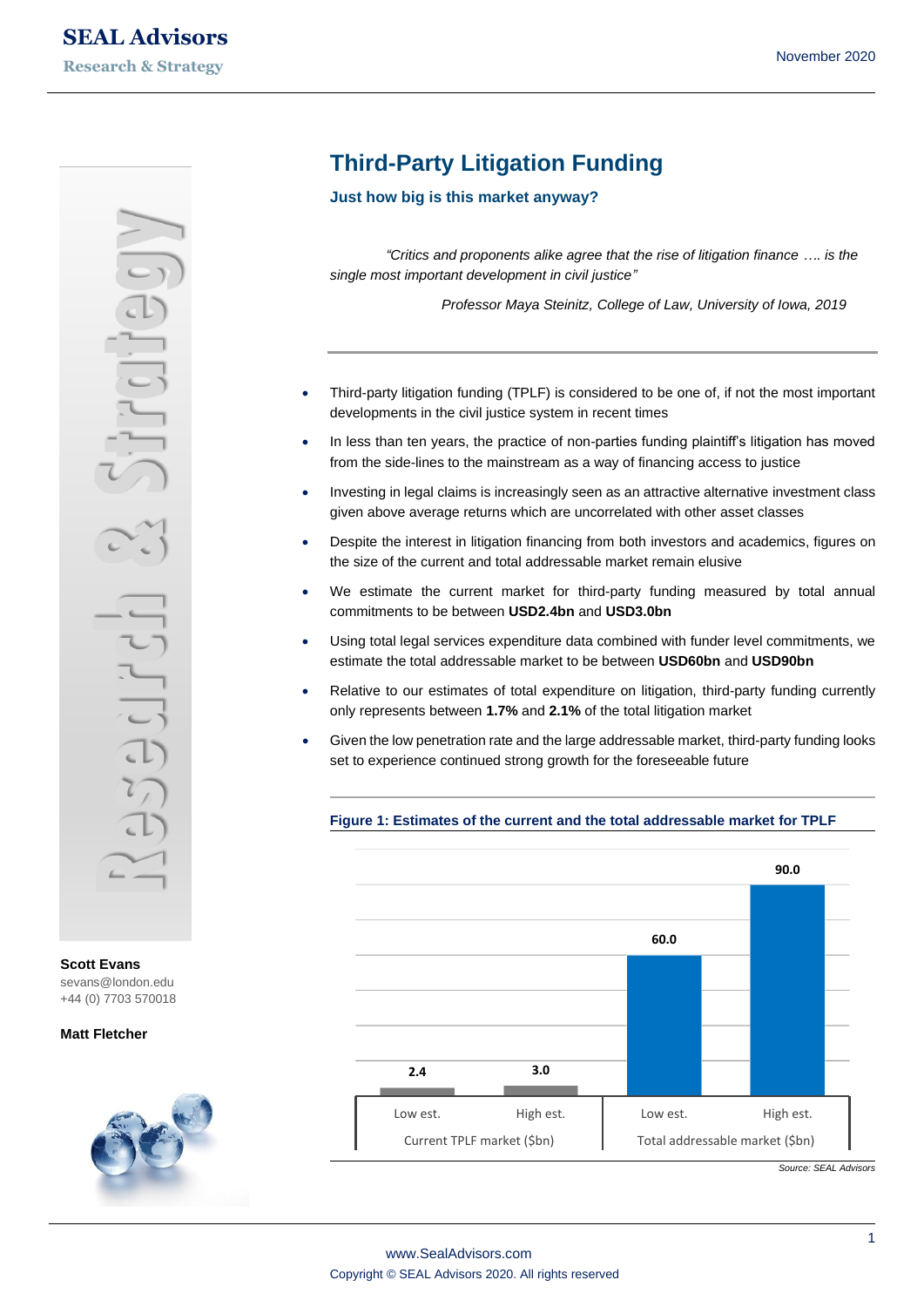**TPLF is the hot topic**

**Little analysis available on the size** 

**We estimate the market size using** 

**Many aspects will drive growth**

**of the market**

**a variety of criteria**

## **Introduction**

Litigation finance is viewed as one of the hot, if not the hottest topics in civil litigation. The practice, whereby a third-party finances the legal representation of a party involved in litigation in return for a profit<sup>1</sup> has, in a relatively short space of time become "*[the] civil justice systems' killer app. Unheard of yesterday, it is a mainstay today*."<sup>2</sup>

While the practice is not as new as many writers would suggest, it is certainly true that third-party funding (TPLF), until the beginning of this century was near-universally regarded as a crime<sup>3</sup>. Even now in certain states of the US, TPLF is interpreted by state legislators as contravening the medieval doctrines of maintenance and champerty<sup>4</sup>. As these anachronistic laws have either been abolished or are no longer rigorously applied, the market is experiencing substantial growth and moving from the shadows of litigation to the mainstream of financing access to justice. **From the shadows to mainstream**

From small beginnings in Australia, to a rapidly growing industry in the US and UK, TPLF is viewed as big business by lawyers and investors alike. But figures on the actual size of the market remain elusive. The lack of disclosure and the myriad of different approaches towards the eligibility of TPLF in different countries and even within countries (i.e. at a state and province level) makes estimating the actual and, more importantly, potential addressable market a difficult exercise. With these caveats in mind, this research paper attempts to estimate the current and total global addressable market for litigation funding and assess the longer-term opportunities for TPLF. **The size of the market is unclear**

## **Methodology**

We start by surveying the academic literature and look for references to current and potential market size. This is followed by an analysis of the main listed providers of TPLF which includes Burford Capital, Omni Bridgeway and Litigation Capital Management. We examine the information in their company accounts and in investor presentations on the actual and/or addressable market.

We use published (and implied) data on annual commitments and fund size to estimate market penetration levels and the implied current market size. We then scale-up our estimates to calculate the total addressable market.

This is followed by a "top-down" analysis using data on the size of the global legal services industry, cross-referenced with regional and sectoral estimates of the size of the litigation market. From this we derive values for expenditure committed to commercial litigation. Using our estimates from our top-down approach we triangulate the findings with the estimates from our bottom-up analysis and provide a range for the addressable market.

In the final section we provide a more qualitative approach to the assessment of TPLF and discuss a number of aspects that are could impact the growth in the actual and addressable market. This includes: an increasing awareness of litigation financing, increasing acceptance of TPLF as a mainstream service as opposed to a minority legal activity, a reduction in the willingness of plaintiffs to forgo litigation due to concerns over cost, an increase in the acceptance of litigation funding as a legitimate alternative asset class, the establishment of a secondary market for claims trading and the opening up of new markets driven by what we term the three "Rs" of litigation funding.

<sup>1</sup> See Sahani (2017), *Reshaping Third-Party Funding*, Tulane Law Review, Vol. 91, 405 (2017)

<sup>2</sup> Bedi & Marra (2020), *The Shadows of Litigation Finance*, Vanderbilt Law Review

<sup>3</sup> Steinitz (2019), *Follow the Money? A Proposed Approach for Disclosure of Litigation Finance Agreements*, UC Davis Law Review

<sup>&</sup>lt;sup>4</sup> Maintenance is defined as the support of litigation by a stranger without just cause. Champerty, which is a species of maintenance, is defined as the support of litigation in return for a share of the proceeds (see Velchik and Zhang (2019) for a full explanation)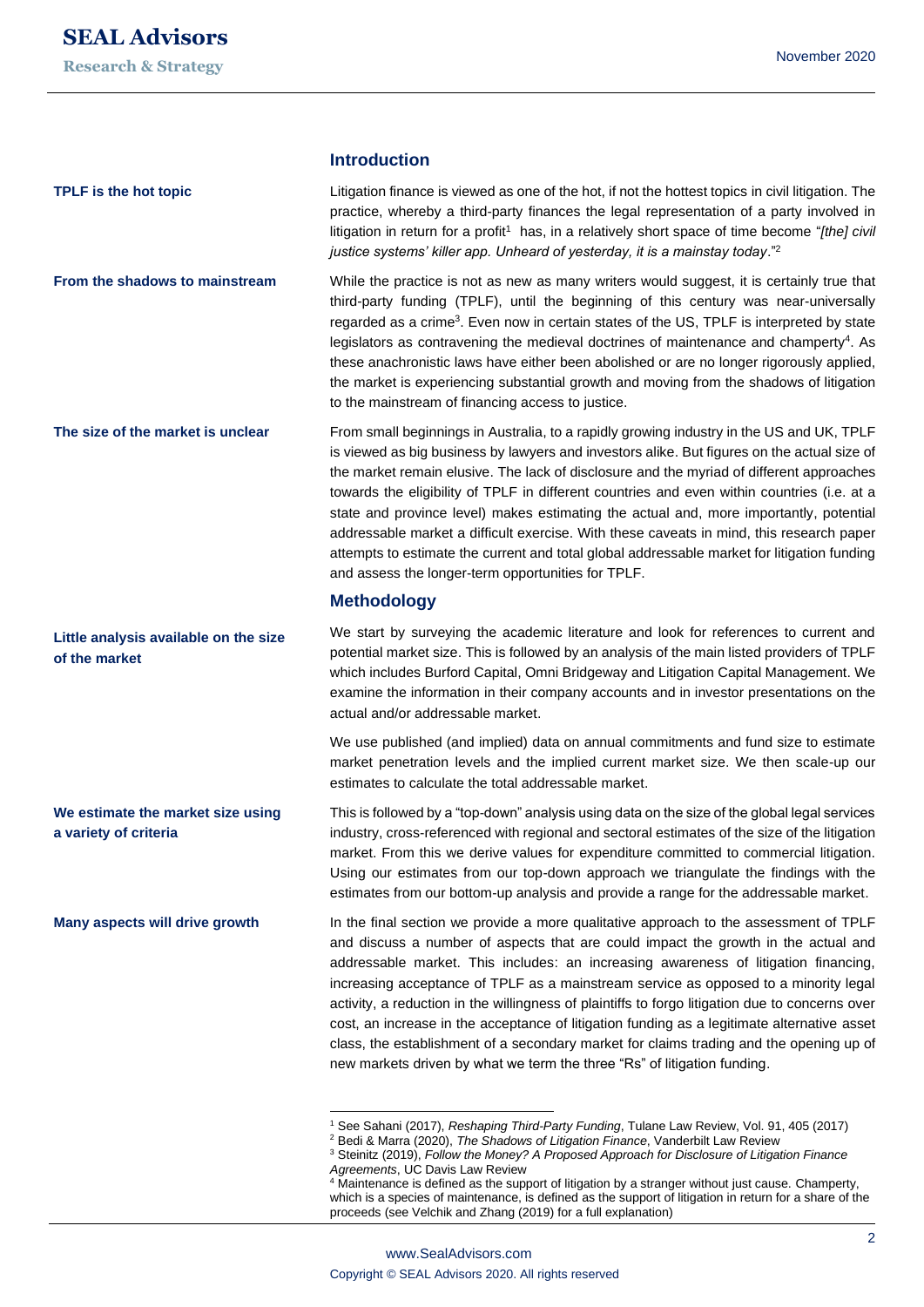**Major area of research**

**Most research looks at the established markets**

## **The Academic's View**

Since the publication ten years ago of the highly influential research paper by Professor Jonathan Molot<sup>5</sup>, litigation funding has become a major area of academic research. It is often referred to as a new area of the law, "*that has rapidly become one of the most innovative trends in civil litigation financing today*".<sup>6</sup>

As recently as 2019, Professor Steinitz (a leading name in this area) refers to litigation finance as, "*the new and fast-growing practice by which a non-party funds a plaintiff's*  litigation either for-profit or for some other motivation<sup>"7</sup>. In the same research paper, Steinitz also states that, "*some estimates place[d] the size of the litigation finance market at 50–100 billion dollars*." This estimate, which has quickly assumed the status of fact, actually derives from a comment from a legal analyst at a US hedge fund reported in an on-line news article interview<sup>8</sup>. As far as we are aware this was just a reasonable guesstimate with no analytical data to substantiate it. This however, has not stopped academics (and many non-academics) referring to it as fact.

With regard to TPLF being considered as new, this is an important aspect of the market that needs to be taken into consideration when attempting to estimate its size. As Velchik and Zhang<sup>9</sup> point out, litigation finance (in the general sense) is not new at all and in fact is widespread throughout [the US] legal system. They go onto state that, *"history reveals that litigation finance is as old as the Greeks*". The point they are making (and relevant to this analysis) is that if you take into account the activities of public interest organisations<sup>10</sup>, contingency fee arrangements, insurance subrogation and bankruptcy claims trading, then third-party funding in the area of civil litigation has been in existence for many years. However, what we are interested in is what the Velchik and Zhang refer to as "*Litigation Finance Proper.*" They define this as, "*investments in litigation by a third person not originally a party to the suit.*" It is this definition that we adhere to when assessing the size of the market. **Third-party funding is not new**

> With regard to academic research on litigation finance "proper" the majority of the analysis has focused on the early-adopter markets of Australia and the UK, and more recently on the US. Most of the work concentrates on data disclosed by the dedicated TPLF entities such as Burford, IMF Bentham (now merged with Omni Bridgeway), Juridica<sup>11</sup> and some private companies and funds such as Harbour, Woodsford, Vannin<sup>12</sup> and Therium. Earlier research by Legg et al<sup>13</sup>, Veljanovski<sup>14</sup>, Hodges et al<sup>15</sup>, Barker<sup>16</sup> and Kalajdzic et al<sup>17</sup> provide various statistics on funders, case size and commitments, but are vague on overall market size.

<sup>5</sup> See Molot (2010), *Litigation Finance: A Market Solution to a Procedural Problem*, Georgetown Public Law Research Paper No 11-134, 2010. Professor Molot is also the CIO of Burford Capital. <sup>6</sup> See Morpurgo (2012), *A Comparative Legal and Economic Approach to Third-party Litigation Funding,* Cardozo Journal of International and Comparative Law, Vol. 19, pp. 343, 2011 <sup>7</sup> Steinitz (2019) see footnote 2

<sup>&</sup>lt;sup>8</sup> Brian Barker (2018), In low-yield environment, litigation finance booms, MarketWatch, August 21.

<sup>9</sup> Michael K. Velchik and Jeffery Y. Zhang (2019*), Islands of Litigation Finance*, Stanford Journal Law, Business and Finance, Vol 24:1

<sup>10</sup> Public interest organizations use individual instances of litigation to promote policies for the general public (see Velchik & Zhang for more details)

<sup>11</sup> Juridica was de-listed from the UK's AIM market in December 2018 and subsequently liquidated. <sup>12</sup> Acquired by Fortress in 2019

<sup>13</sup> Legg, Travers, Park & Turner (2010), *Litigation Funding in Australia*, UNSW Law Research Paper No. 2010-12

<sup>14</sup> Veljanovski (2012), *Third Party Litigation Funding in Europe*, Journal of Law, Economics and Policy, Vol. 8, 2012

<sup>15</sup> Hodges, Peysner and Nurse (2012), *Litigation Funding: Status and Issues*, Oxford Legal Studies Research Paper No. 55/2012

<sup>16</sup> Barker (2012), *Third Party Litigation Funding in Australia and Europe*,

<sup>17</sup> Kalajdzic, Cashman and Longmoore (2013), *Justice for Profit: A Comparative Analysis of Australian, Canadian and U.S. Third Party Litigation Funding*, American Journal of Comparative

Law, Vol. 61, No. 2, 2013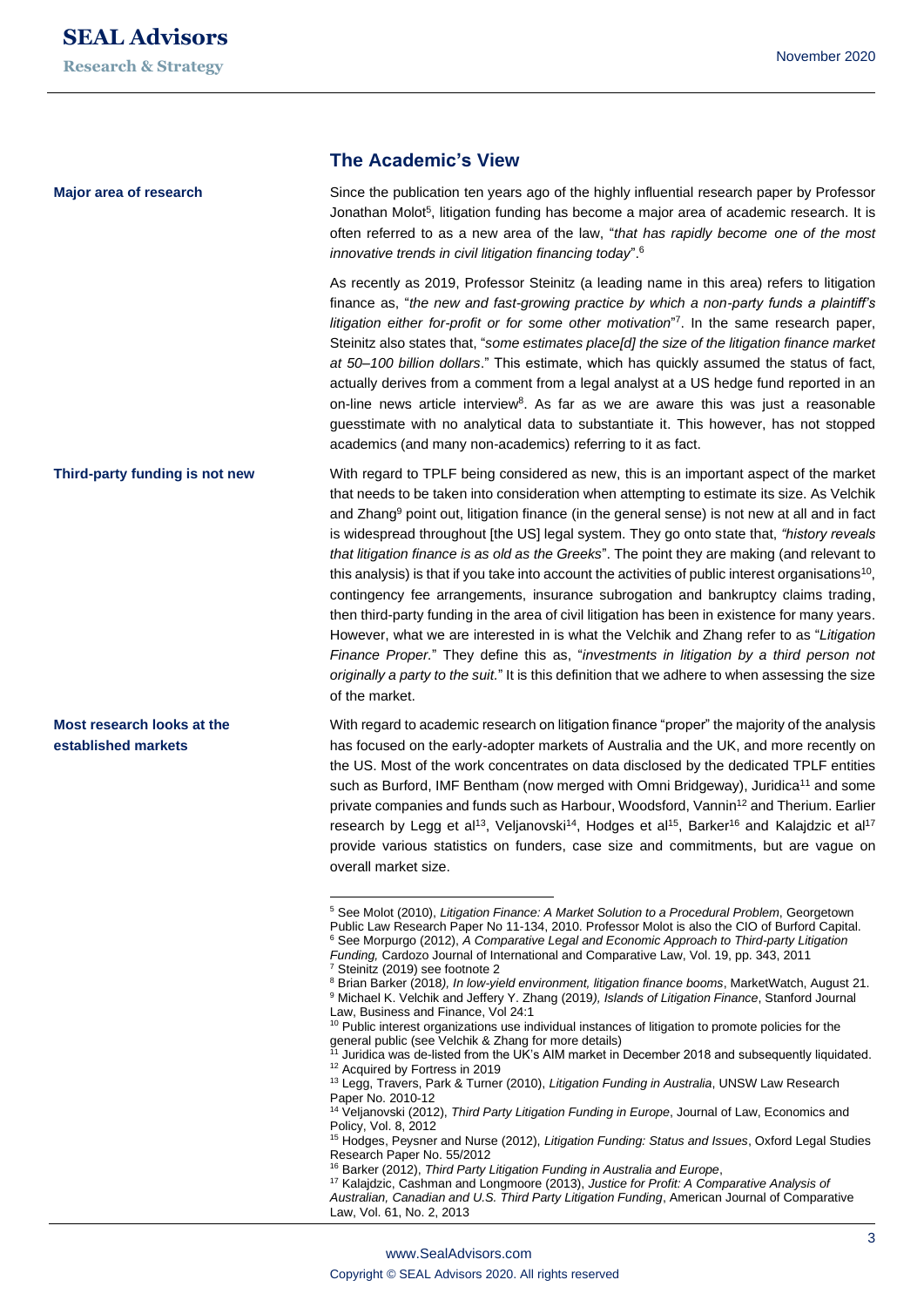**Next step is the funders**

## **TPLF estimated in the low billions of dollars**

In a more recent paper discussing the size of the market, Russell<sup>18</sup> states that "a *safe estimation would put the amount of litigation financing in the legal market at somewhere in the low billions of dollars"*. Unfortunately for us he provides little data to back up that claim (and it appears the quote is actually attributed to a trade press article by a different author<sup>19</sup>). Abrams and Chen<sup>20</sup>, claim their paper is the first empirical analysis of the litigation market. However, they only focus on Australia and provide no data on the size of the market. Interestingly, they also state that "[w]*hile there have been several excellent theoretical discussions on the topic* [i.e. litigation funding], *there has been little formal work and no empirical work conducted."*

In fact, having searched the entire Social Science Research Network (SSRN) for all research articles (both journals and working papers) we did not find papers written after 2010 that explicitly attempt to estimate the current or potential size of the litigation funding market. This is despite the very large number of research papers dedicated to this topic. **Lack of estimates in the literature**

> Looking back to the Steinitz (2019) paper where the USD50 to USD100 billon quote came to prominence we should probably not be surprised by this lack of empirical analysis as in a footnote reference to the figures, the author states *"since almost all funders are privately-held, and since substantial numbers of financings are provided by ad hoc funders, not dedicated litigation financiers, definitive numbers are unavailable*".<sup>21</sup>

> While it is easy to criticise the academic world for not having a view on the actual size of a market they confidently state is very large, it is worth noting that in a recent survey conducted by Bloomberg Law<sup>22</sup> which asked lawyers and funders for their estimate of the US litigation finance market, 43% of the respondent had no view. Of the remaining 57%, the estimates ranged from less than USD10 billion to more than USD25 billion.

> In summary, having trawled through the extensive academic literature on litigation finance, the consensus from the scholars is this is an important, innovative, controversial and fast-growing industry. It is rapidly becoming mainstream, but the current and potential market size is unknown.

## **The funders' view**

With little help from the academic world our next port of call is the funders themselves. Our starting point is the dedicated funders (listed and private) and we look for any statistics published relating to the addressable market. For the listed companies (Burford, Omni Bridgeway and Litigation Capital Management) we reviewed their annual reports, investor presentations and their regulatory filings. For the private companies we focused on the largest which includes Harbour, Therium, Parabellum, Augusta and Woodsford. We also checked for available statistics from investment firms D.E. Shaw and Fortress, the latter having acquired Vannin Capital in 2019. Where available we checked their websites, investor brochures and if available their company accounts. In a number of cases we made direct contact with the companies/funds.

Of the private companies, most provided some details on their funds under management but none provided (or if asked, were unwilling or unable to provide) data on what they considered to be the addressable market. In fact, Parabellum explicitly state the current

<sup>&</sup>lt;sup>18</sup> Russell (2017), Litigation Financing's Increasing Presence in Biglaw and the Legal Market, available via the SSRN

<sup>19</sup> Ben Hancock, *Who Rules the World of Litigation Funding*, AM. LAW., March 30, 2017 <sup>20</sup> Abrams & Chen (2017), *A Market for Justice: A First Empirical Look at Third Party Litigation* 

*Funding,* University of Pennsylvania Journal of Business Law, Vol. 15, P. 1075, 2013  $21$  Steinitz (2019) – see footnote 2

<sup>&</sup>lt;sup>22</sup> Bloomberg Law (2019), Commercial Litigation Finance, Litigation Finance Market Survey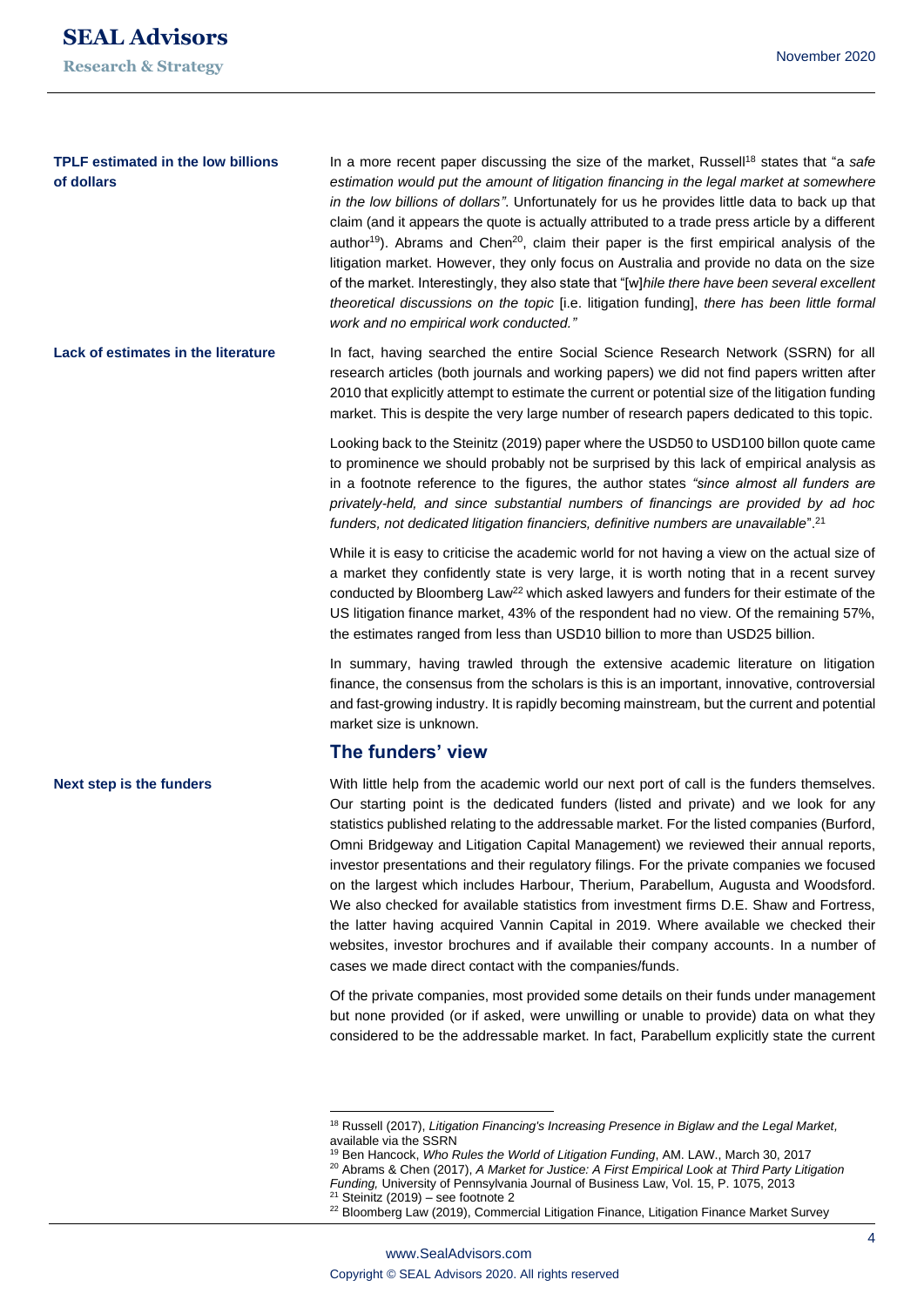## **"impossible to put a number on the addressable market"**

**Forecasts from Omni Bridgeway**

size of the asset class (i.e. the actual size as opposed to addressable market) is unknown.<sup>23</sup> No information was available from DE Shaw or Fortress.

Of the listed companies, all three provide a variety of industry statistics and details of their own commitments. Burford, which has a portfolio size of USD4.2bn, making it by far the largest of the litigation funders, state in their annual report (2019) that "*it is impossible to put a number on Burford's addressable market*" <sup>24</sup>. The same is true for Litigation Capital Management who provide a great deal of qualitative information on potential growth in all major (and emerging) markets, but they do not provide any guidance on the size of their addressable market. Of all the funders we checked only Omni Bridgeway provided details on what they consider to be the addressable market.

Their approach is to consider the total addressable market (TAM) as a subset of the estimated litigation portion of total legal spend, which itself is a subset of total market legal spend (litigation and non-litigation combined). Table 1 below summarises their estimates. Using a straight split of 50% of the proportion of litigation expenditure in each major region their estimates suggest the TAM is approximately USD70bn (AUD100bn).

**Table 1: Omni Bridgeway's estimate of the litigation funding TAM**

|               | <b>Estimates (USD bn)</b> |                                    |                       |  |
|---------------|---------------------------|------------------------------------|-----------------------|--|
| <b>Region</b> | <b>Total legal spend</b>  | <b>Proportion on</b><br>litigation | Addressable<br>market |  |
| US            | 330.1                     | 118.8                              | 59.4                  |  |
| <b>UK</b>     | 40.9                      | 10.8                               | 5.4                   |  |
| Australia     | 14.6                      | 2.9                                | 1.5                   |  |
| Canada        | 19.4                      | 2.7                                | 1.3                   |  |
| Asia          | <b>ND</b>                 | <b>ND</b>                          | 2.7                   |  |
| <b>Total</b>  |                           |                                    | 70.3                  |  |

Source: Omni Bridgeway, January 2020 investor presentation (figures have been converted from AUD to USD at a rate of 0.70)

#### **US is estimated to be 85%**

Assuming these estimates are broadly correct, the most striking feature (although not entirely surprising) is the proportion attributed to the US. On their estimates the US accounts for 85% of the addressable market compared to just circa 10% for the UK and Australia combined.

How realistic these estimates are is the subject of a recent journalist article published in Bloomberg Law with the title "Nobody Knows Litigation Finance Size, but It's Not \$85 Billion<sup>'25</sup>. The journalist questions these figures on the basis that they bear no relation to the actual US market size which he quotes from a recent survey from Westfleet Advisors $^{26}$ as being USD2.3bn (2.7% of the \$85bn estimate). A couple of points to highlight; firstly, Omni Bridgeway estimated the addressable market in the US to be AUD85 not USD85, a 30% difference. Secondly, the USD2.3bn estimate of the actual US market originates from surveys of funds under management from listed and private litigation funders, a number of which do not supply any information to their survey.

<sup>23</sup> The Third Party Litigation Funding Law Review – Edition 3, *United States*, Dec 2019

<sup>24</sup> Burford Capital, Annual Report 2019, page 14

<sup>25</sup> Roy Strom (2020), *Nobody Knows Litigation Finance Size, but It's Not \$85 Billion, Bloomberg Law, Jun 11, 2020*

<sup>26</sup> See WestFleet Advisors (2019), Litigation Finance Buyer's Guide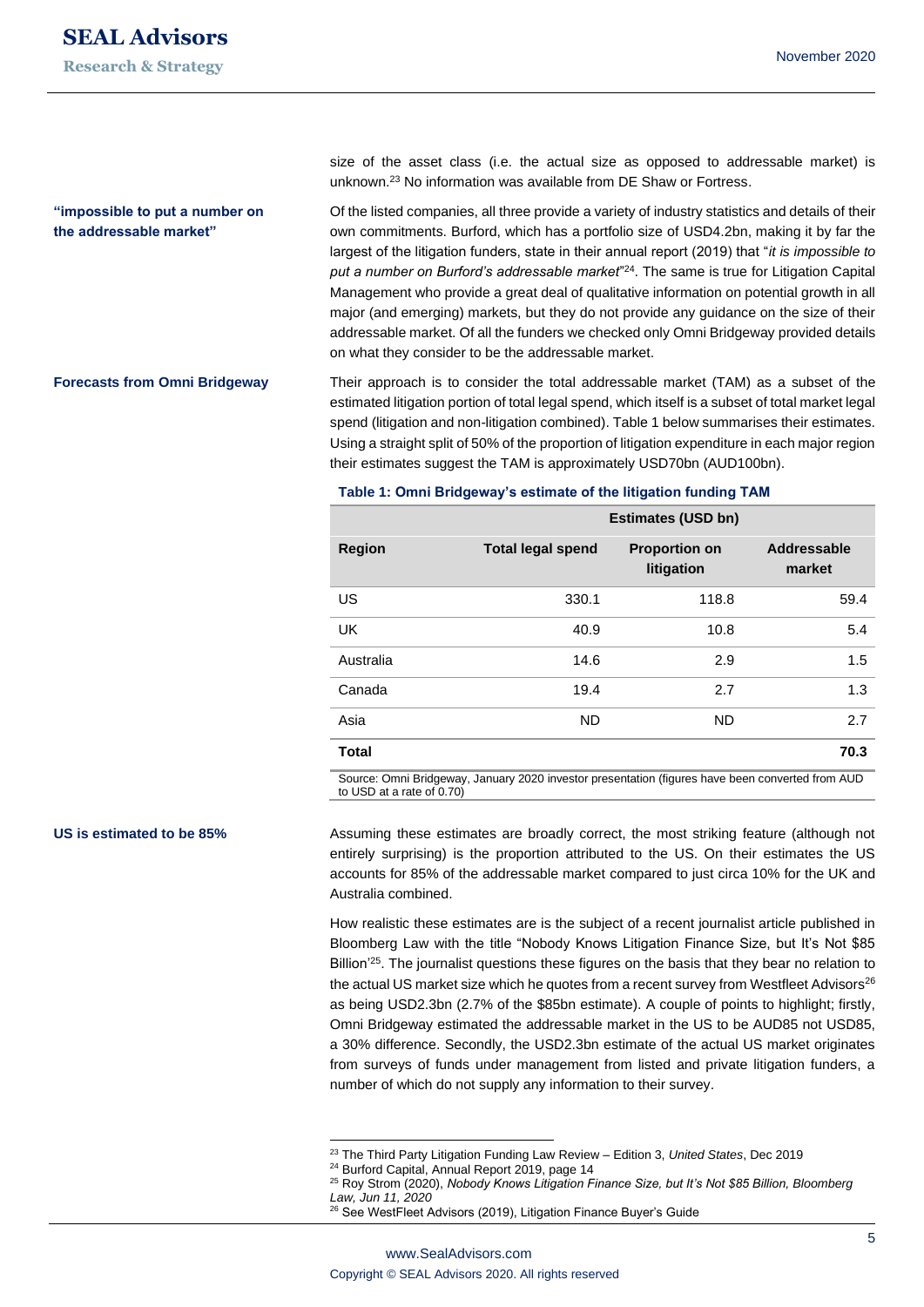So, from our searching for guidance on the TAM we have one just estimate from the academics of between USD50 to USD100bn, one estimate of USD70bn from a funder and a highly sceptical journalist that disputes all these numbers. Clearly, the next step is to take the plunge and make our own estimates.

## **Our view**

The starting point for us was to estimate the current market size in terms of the annual commitments from the main providers of litigation funding. As with the addressable market there are no precise figures available, although we can observe commitments from the listed funders. Most of the dedicated unlisted funders (as opposed to occasional/ad hoc funders such as hedge funds, family offices and private investors) provide data on total funds under management and we make an estimate of the relationship between total funds and annual commitments<sup>27</sup>. For the listed funders, Table 2 compares the latest year-end commitments. With the caveat that Burford's numbers are for a slightly earlier period (year-end Dec 2019) than Omni Bridgeway and Litigation Capital Management, the estimated current market size relating to the listed funders is just under USD2bn.

#### **Table 2: Annual commitments by the listed funders (disclosed amounts)**

| <b>Funder</b>                             | Year-end  | USD (mn) |  |
|-------------------------------------------|-----------|----------|--|
| <b>Burford</b>                            | Dec 2019  | \$1,573  |  |
| Omni Bridgeway                            | June 2020 | \$222    |  |
| Litigation Capital Management             | June 2020 | \$104    |  |
| <b>Total</b>                              |           | \$1,900  |  |
| Course: Company roporto and propontations |           |          |  |

Source: Company reports and presentations

To take account of the private funders there are two approaches we can pursue. Firstly, if we assume that Burford accounted for circa 65% of total industry commitments (in 2019/2020) this would entail the equivalent total annual commitment of **USD2.4bn** (i.e. 1,573/0.65). This would leave the proportion of unlisted companies/funds of total annual commitments to be USD520m. The second approach is to look at the proportion of funds under management (FUM) for both the listed and unlisted companies and assume the relationship between FUM and commitments is broadly similar for the two groups.

Table 3 provides a summary of the estimated funds under management for listed and unlisted funders, the sum of which is USD9.2bn. This is split 63% relating to the listed group and 37% to the private funders. Applying these proportions to the total commitments in table 2 we arrive at total current market of just over **USD3bn** (i.e. 1900/0.63). This provides a range of the current market of between USD2.4bn and USD3bn. This estimated range compares relatively closely to the study by Westfleet Advisors. They focus on the US market and survey 41 companies they have identified as providing litigation financing. They estimate a total FUM figure of USD9.5bn and total commitments of USD2.33bn. If we assume around 85% of the commitments in our estimated market figures relate to the US (i.e. based on information provided by the listed companies on their regional exposures and Omni Bridgeway's assessment of the addressable market) we estimate that the **US represents between USD2bn and USD2.6bn.** Westfleet's figure being exactly in the mid-point of this range.

## **We start by estimating the current market size**

**Low estimate USD2.4bn**

**High estimate USD3bn**

 $27$  It is the committed capital that relates to the actual market as opposed to funds under management, a proportion of which may be uncommitted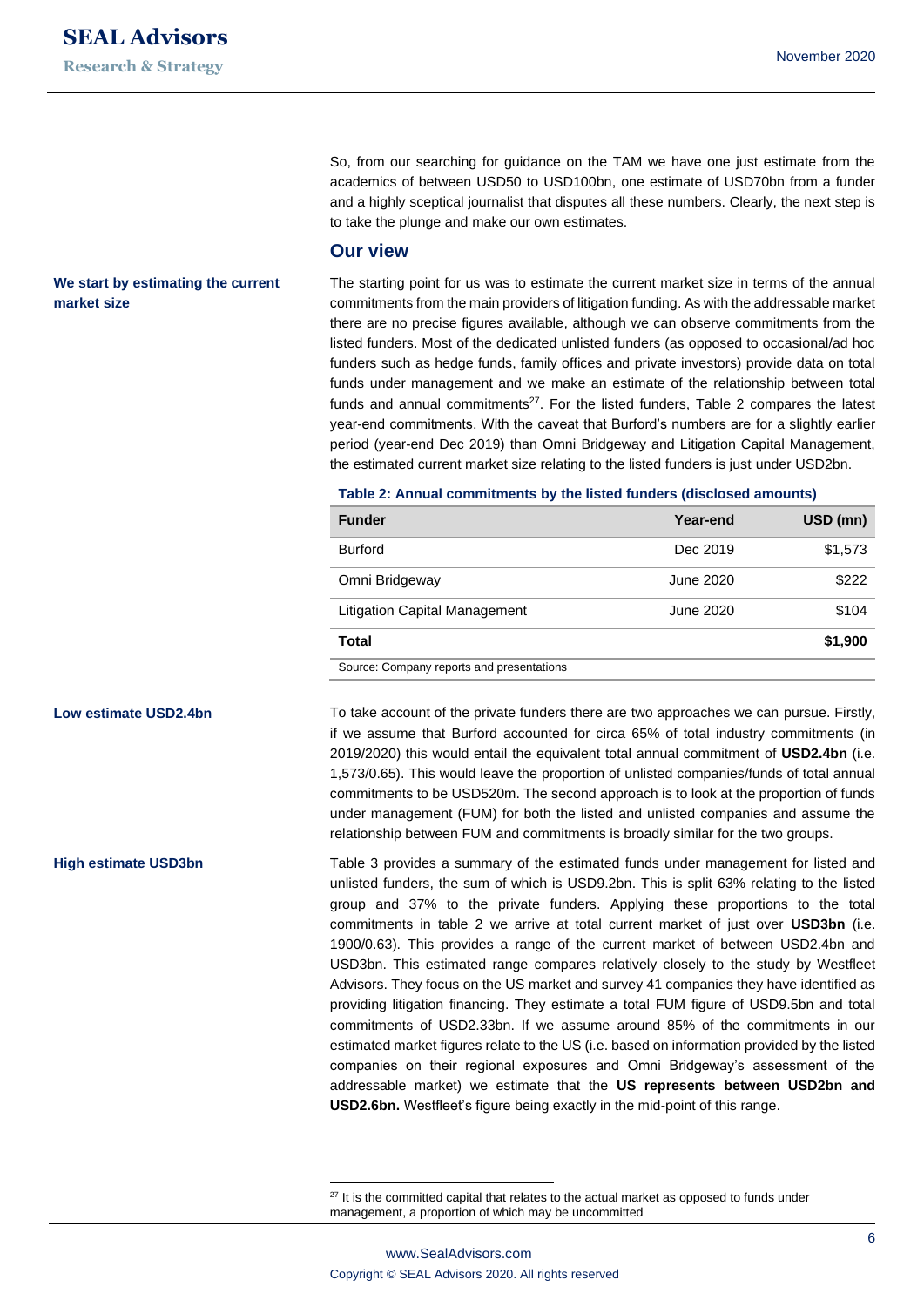| Group                                       | <b>Funders</b>                                                    | USD (mn) |
|---------------------------------------------|-------------------------------------------------------------------|----------|
| Listed companies                            | Burford*, Omni Bridgeway,<br><b>Litigation Capital Management</b> | 5,800    |
| Private companies                           | Augusta, Harbour, Longford,<br>Parabellum, Therium, Woodsford     | 3,400    |
| Total                                       |                                                                   | 9,200    |
| *Burford includes balance sheet investments |                                                                   |          |

#### **Table 3: Estimated funds under management of the listed and unlisted funders**

Source: Omni Bridgeway, Westfleet Advisors, SEAL Advisors, company accounts & filings

## **Current market size between USD2.4bn and USD3bn**

**Estimating the TAM on the basis of** 

**Large range in the potential TAM**

**penetration rates**

#### **Table 4: Estimated size range of the current litigation funding market**

| <b>Estimate</b>                                                                                | <b>Main Assumptions</b>                                                                        | <b>Size</b>         |  |
|------------------------------------------------------------------------------------------------|------------------------------------------------------------------------------------------------|---------------------|--|
| Low estimate                                                                                   | Listed funders $= 78\%$ of annual commitments,<br>Burford = $65\%$ of total annual commitments | \$2.4bn             |  |
| Proportions of funds under management for listed<br>High estimate<br>private $cos = 63\%/37\%$ |                                                                                                | \$3.0 <sub>bn</sub> |  |
| *Source: Omni Bridgeway, Westfleet Advisors, SEAL Advisors, company accounts                   |                                                                                                |                     |  |

#### **Market penetration**

Having estimated the current market size to be between USD2.4bn and USD3bn one approach to estimating the TAM is to apply a market penetration rate of litigation funding to these current market figures. Compared to the figures for total legal spend estimated by Omni Bridgeway (given in Table 2) the penetration rate even at the high end of the range (i.e. USD3bn) is very small.

As we show later in this analysis, if we include Asia, Middle East and the rest of the world, the global legal services market in  $2018$  is estimated to have been USD670bn<sup>28</sup> increasing to just over USD700bn by end 2019. This includes all aspects of legal spend, on all categories with only a proportion of that value being litigation spend. If we make the assumptions that around 30%<sup>29</sup> of US legal expenditure is on litigation, falling to between 10% and 25% for other major legal services market we arrive at an estimate of global litigation spend in 2019 of just over USD140bn<sup>30</sup>.

This value for the global litigation market would indicate that on our estimates the market penetration rate is between 1.7% and 2.1%. This is a lower figure than the implied penetration rate of the US of 3.9% using data from Omni Bridgeway and Westfleet Advisors, but is more in-line with other commentators (e.g. AxiaFunder and Litigation Capital Management) who have indicated a US penetration rate of around 2%<sup>31</sup>.

Table 5 estimates the TAM based on penetration rates (2% to 4%) and current market size based on total annual commitments (USD2.4bn to USD3bn).

<sup>28</sup> Source: Market line

<sup>&</sup>lt;sup>29</sup> Omni Bridgeway's estimates in table 2 indicate 36% of total US legal spend is on litigation. This compares to around 27% as estimated by Grand View Research (see US legal services market size, by services 2014 to 2025 www.grandviewresearch.com)

<sup>&</sup>lt;sup>30</sup> See table 8 in this publication

<sup>&</sup>lt;sup>31</sup> See Litigation Capital Management Ltd FY19 Results Presentation, September 2019. Note that AxiaFunder cites a US penetration rate of third-party litigation funding of 2% - see www.axiafunder.com/guide-to-litigation-funding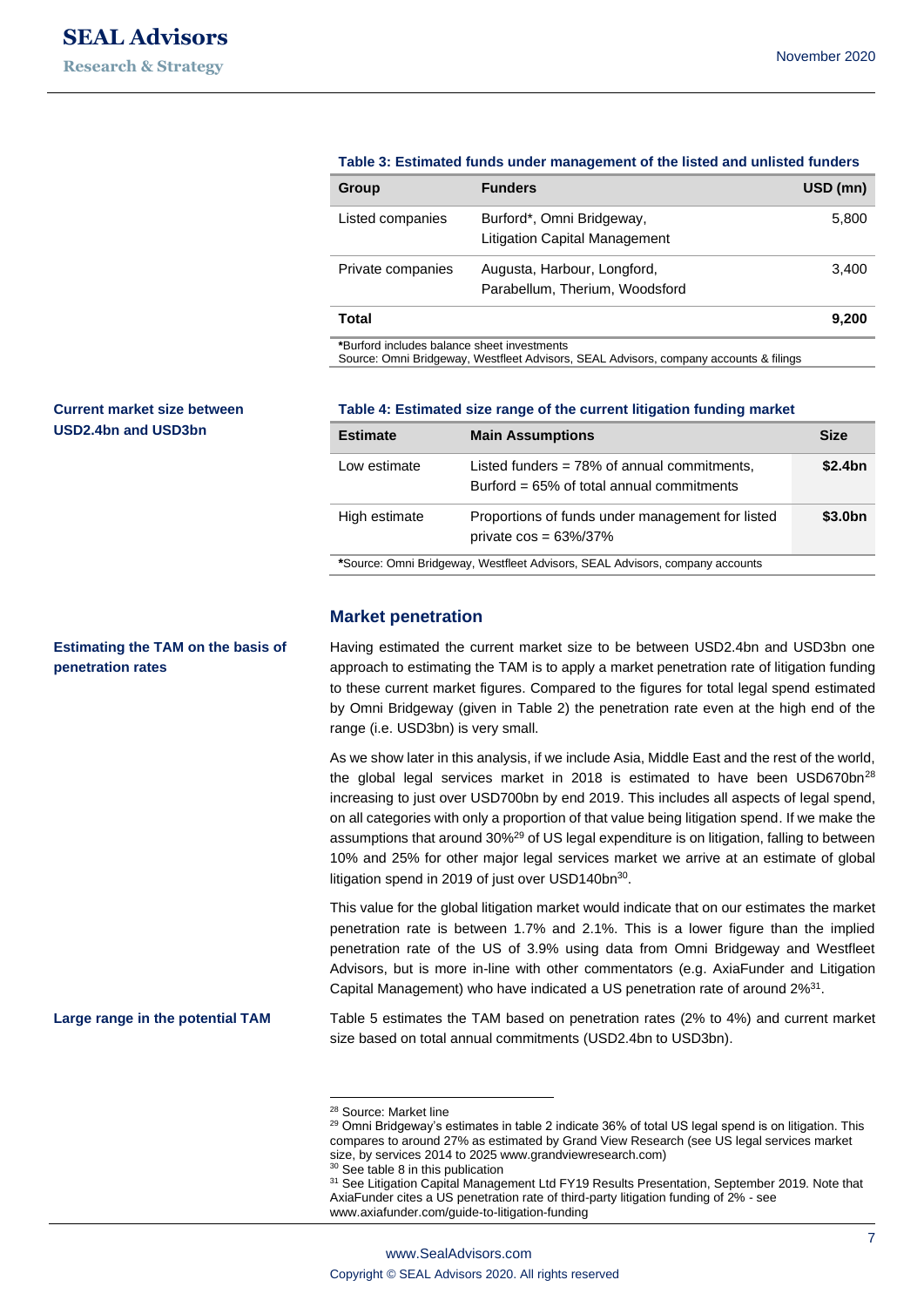| Market penetration rate (current)  |                                      |         |                     |        |                    |
|------------------------------------|--------------------------------------|---------|---------------------|--------|--------------------|
| <b>Market size</b>                 | 2.0%                                 | 2.5%    | 3.0%                | 3.5%   | 4.0%               |
| (Current)                          | Total addressable market (potential) |         |                     |        |                    |
| \$2.4bn                            | \$120bn                              | \$96bn  | \$80bn              | \$69bn | \$60bn             |
| \$2.6bn                            | \$130 <sub>bn</sub>                  | \$104bn | \$87bn              | \$74bn | \$65bn             |
| \$2.8bn                            | \$140bn                              | \$112bn | \$93bn              | \$80bn | \$70 <sub>bn</sub> |
| \$3.0 <sub>bn</sub>                | \$150 <sub>bn</sub>                  | \$120bn | \$100 <sub>bn</sub> | \$86bn | \$75bn             |
| Source: Market Line, SEAL Advisors |                                      |         |                     |        |                    |

#### **Table 5: Implied total addressable market (TAM) based on penetration rates**

**Mid-point range gives a TAM of USD90bn**

**Between 93% and 97% of cases** 

**are rejected**

As Table 5 shows, the addressable market is very sensitive to the assumed penetration rate. At the low end (i.e. 2% penetration) the addressable market ranges from \$120bn to \$150bn. At the high end (i.e. 4% penetration) it ranges between \$60bn and \$75bn. **The mid-point range being \$90bn (i.e. USD2.7bn current market and 3% penetration rate).**

## **Acceptance rates**

An alternative to using penetration rates is to use acceptance or case rejection rates. The rationale behind this approach is that in a relatively new market with a limited number of participants, the suppliers of funds will naturally focus on larger claims and those promising the best risk-adjusted returns. Apart from the desire to invest in claims which have the largest asymmetries in terms of potential pay-offs (i.e. highest investment-to-pay out ratios), the larger claims can be better scaled relative to opex of the funders.

Industry acceptance rates typically range between 3% and 7% of claims considered for funding. In other words, **between 93% and 97% of cases are rejected.** <sup>32</sup> A number of cases will be rejected because they are not suitable for funding given case quality issues such as ill-defined legal precedents, unreliable evidence, lack of disclosure or are just far too speculative. In other words, they are considered meritless from the outset. Some will be rejected because of a low calculated probability of success based on historic cases, while others will be not be pursued because of lack of recoverability in the event of a win (i.e. the defendant has gone bankrupt).

While we have very little data on why cases are rejected, many industry commentators suggest that a large proportion of potentially valid claims are not pursued simply because of size. Writing in the Litigation Finance Journal, Tets Ishikawa of LionFish (a subsidiary of UK listed legal services firm RBG Holdings) states:

> *There is a consensus that* [the] *"mid-value" spectrum (call it the £250k to £5m claim mark) remains "untapped" because of the natural barriers to entry of most funders. They have issues with scalability. Pricing remains another major obstacle because a share of the award is economically unviable. On a practical level, the time and resource spent arranging funding for mid-value claims doesn't make sense for them or the lawyers they so rely on. But as this mid-value market*

<sup>32</sup> Burford 2019 acceptance rate is 7%; Omni Bridgeway FY20 conversion rate is 3-5%; Litigation Capital Management FY 2020 acceptance rate is 3.5%.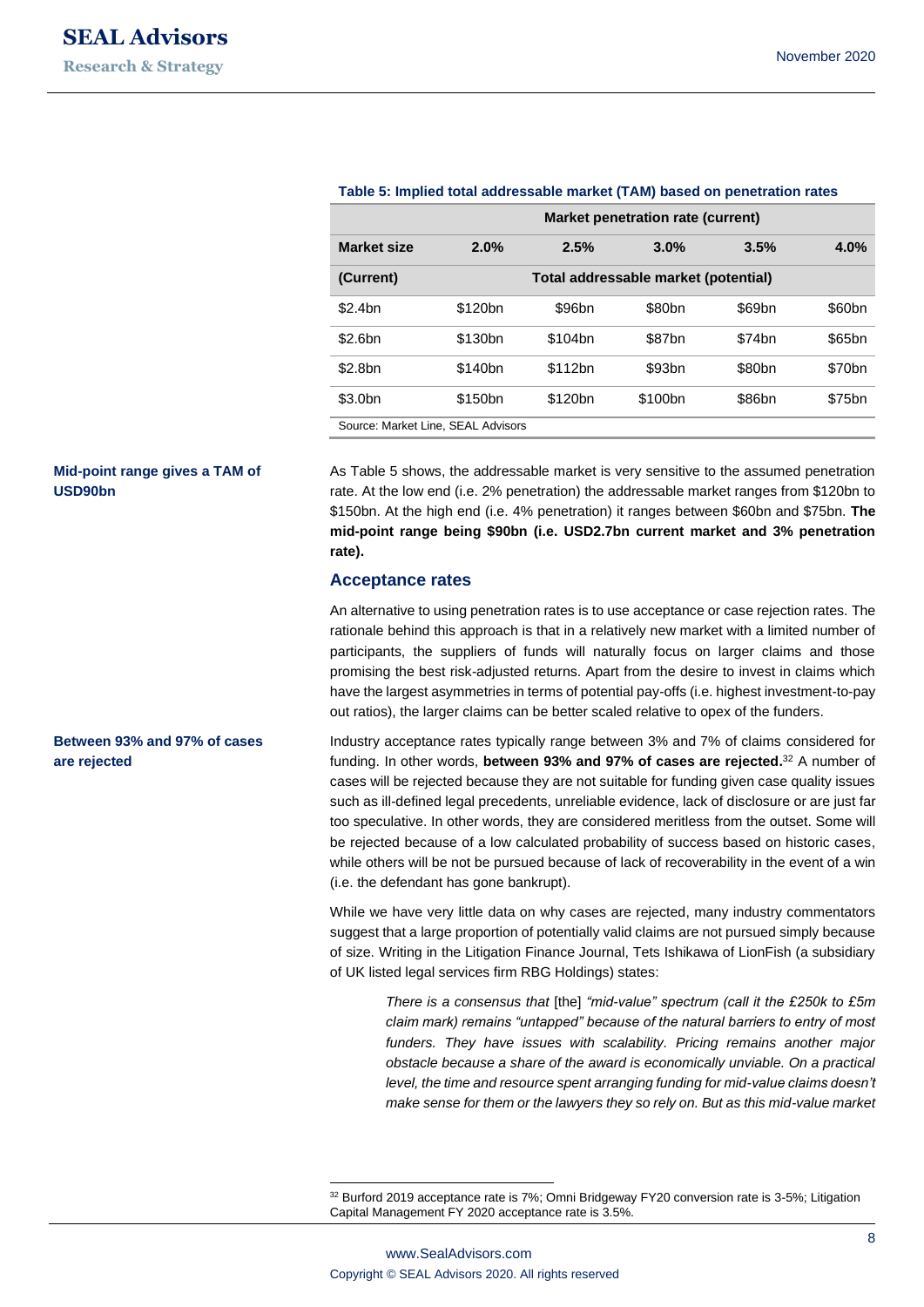**Adjusting for meritless claims**

*also represents the mass market, this conundrum needs resolving for the market to truly develop. 33*

Whatever the reason for rejection, what is clear is that with acceptance rates as low as 3% there are a very large number of cases going unfunded. To derive an addressable market based on acceptance rates we need to make a number of assumptions. Firstly, we assume a quarter of all claims, regardless of size are without merit (this could be higher or lower but a quarter seems a reasonable estimate to start with). From the "raw" acceptance rate range of 3 to 7%, the adjusted acceptance rate would be in the range of 4.0% to 9.3% (i.e. 3/(1-0.25) to 7/(1-25))

Focusing on the US market, if we applied these adjusted acceptance rates to our estimated range of the current US market size (i.e. USD2bn to USD2.6bn) the implied addressable US market ranges are as shown in table 6. As the table shows, varying the acceptance rate has a large impact on the implied addressable market. Using the low value for the current market of USD2bn and a high estimate for acceptance rate of 9.3%, the implied addressable market for the US is just \$21bn. At the other end of the range, assuming the current US market is worth £2.6bn and the adjusted acceptance rate is 4%, then the implied US addressable market rises to USD65bn.

#### **Table 6: Implied US addressable market based on adjusted acceptance rates**

|                                                                                        | Adjusted acceptance rates* |                    |  |
|----------------------------------------------------------------------------------------|----------------------------|--------------------|--|
| <b>Current US market (est.)</b>                                                        | 9.3%                       | $4.0\%$            |  |
| \$2bn                                                                                  | \$21bn                     | \$50 <sub>bn</sub> |  |
| \$2.6bn                                                                                | \$28bn                     | \$65bn             |  |
| *adjusted for the assumption of 25% of all claims are rejected for being without merit |                            |                    |  |

Source: SEAL Advisors

#### **Adjusting for size**

**TAM range USD14bn to USD43bn**

# accepted on a numerical basis and the proportion of claims accepted on a value basis. This means we should further adjust the acceptance rate for a size factor.

We also need to take into account that funders tend to focus on the largest cases, meaning that there is likely to be a substantial difference between the proportion of claims

Given the lack of data on the proportion of claims rejected on the basis of size, we adjust the acceptance rates by a sizing factor of 1.5. While this may be an arbitrary number, it has the effect of lowering the rejection rate and taking into account that a number of claims will not enter the addressable market as they are too small. This results in a size-adjusted (and meritless claim adjusted) acceptance rate range of between 6% and 14%. Again, applying these acceptance rates to the US market we get a range of implied addressable market values for the US of a low of USD14bn and a high of USD43bn.

#### **Table 7: Implied US addressable market based on adjusted acceptance rates**

|                                                                                                       | Size adjusted acceptance rates* |        |  |
|-------------------------------------------------------------------------------------------------------|---------------------------------|--------|--|
| <b>Current US market (est.)</b>                                                                       | 14%                             | 6.0%   |  |
| \$2bn                                                                                                 | \$14bn                          | \$33bn |  |
| \$2.6bn                                                                                               | \$19 <sub>bn</sub>              | \$43bn |  |
| tadjusted for the assumption of 25% of all claims are rejected for being without merit & adjusted for |                                 |        |  |

**\***adjusted for the assumption of 25% of all claims are rejected for being without merit & adjusted for size of accepted claims Source: SEAL Advisors

33 Tets Ishikawa, 'A Dynamic Decade', article originally appeared in Litigation Finance Journal and posted on the website of Sparkle Capital at www.sparklecapital.co.uk/2018/08/31/ten-yearslitigation-funding-market.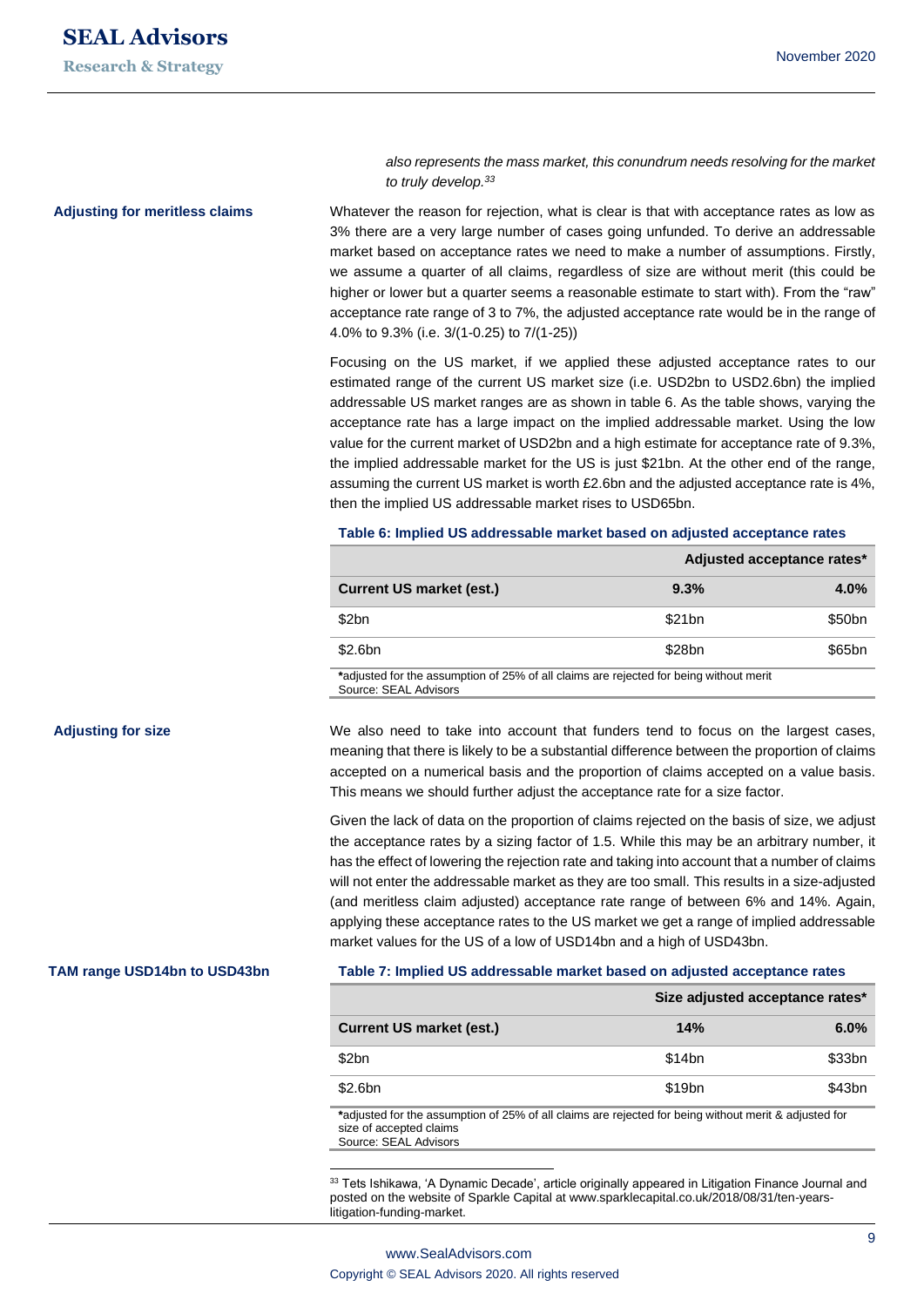**Too many assumptions**

**Unreliable method**

**Starting at the top**

**Size of the global market**

On the assumption that the US market accounts for just under 85% of current litigation funding, using the size adjusted rate implies a global addressable market range from USD16.5bn to USD50.6bn.

While using an acceptance rate as an implied estimator of the addressable market is a attractive approach in theory, in practice it is rather problematic. We need to make a number of assumptions on how many claims are completely without merit as well as the relative size of claims that are rejected/accepted. Moreover, when estimating the implied addressable market across multiple regions it is likely that we need to further adjust both the meritless claim proportions and the size factor per region.

In reality, there are just too many unknowns for us to calculate implied estimates for the addressable market with any degree of confidence. However, we can take some important observations from this exercise. Firstly, the addressable market is very sensitive to acceptance rates. Secondly, as the market matures and more funders enter the market, it is very likely that acceptance rates will increase from the current low levels. While this may have an impact on the quality of cases funded, it seems more likely that rather than reducing quality and lowering the win-rate, funders will be more willing to fund smaller cases and accept lower ex-ante probabilities of success.

#### **The top-down approach**

Our analysis based on penetration and acceptance rates implicitly takes a bottom-up approach by summing up commitments of the individual funders and using the rates to scale-up to a total addressable market. Our final approach is to start at the other end and use data on the total legal services market, estimate the proportion of litigation by region and calculate the proportion of litigation expenditure that can be addressed by third-party funders.

We start by comparing a number of data sources. This included Market Line, IBIS World, Statista, Grand View Research and various regional legal data providers. In the main we found most sources provided broadly similar results, although Grand View was consistently higher than the others. Figure 2 provides a snapshot of the global legal services market and shows the extent to which North America (96% of which being the US) dominates the market. The whole of Europe amounts to a quarter of the global total and Asia-Pac just 16%.

#### **Figure 2: Size of the global legal services market (2018)**



*Source: Market Line, Statista, IBIS World, SEAL Advisors*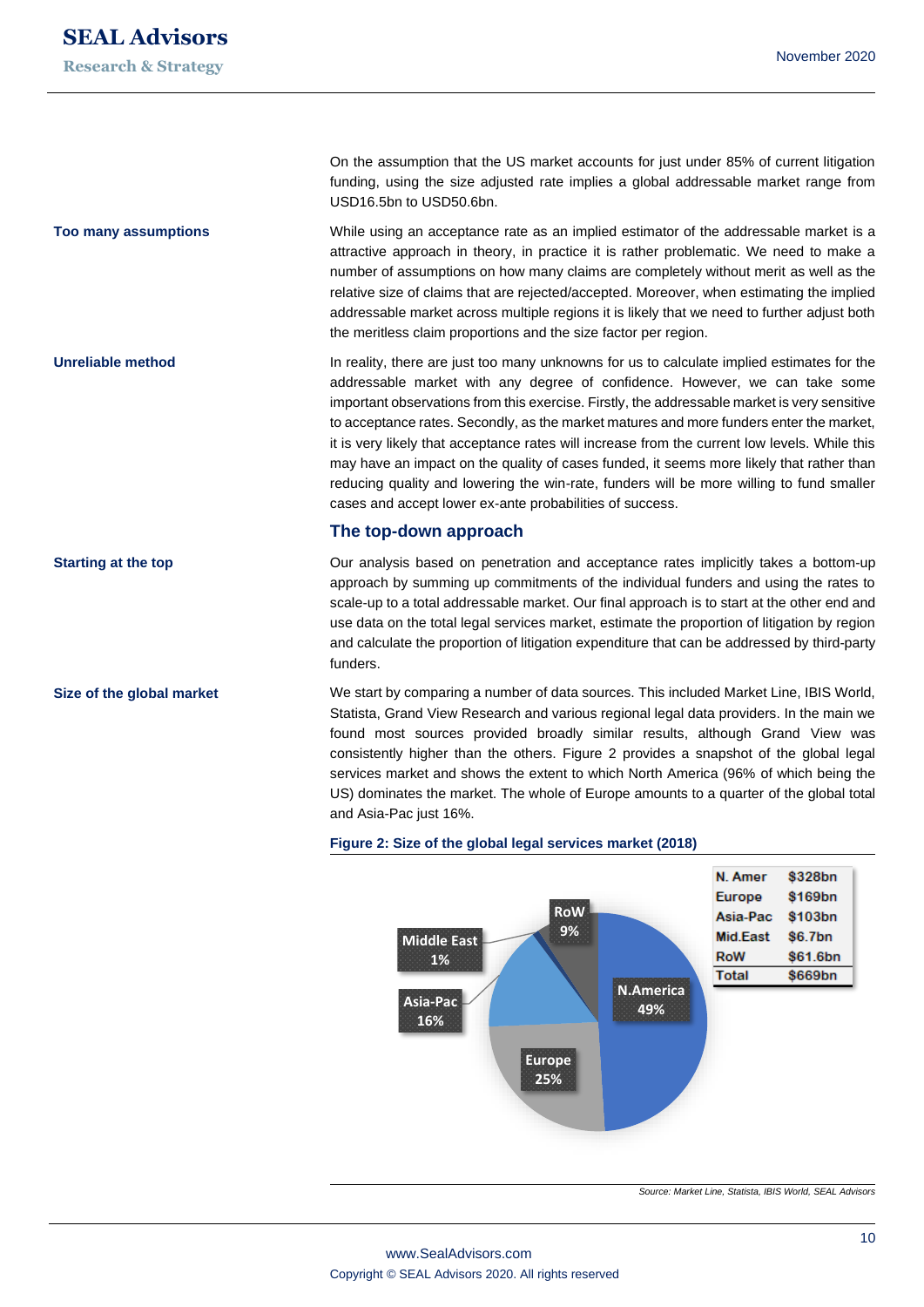Figures 3 and 4 provide a further breakdown of Europe and Asia-Pac. Within Europe, the UK leads the way accounting for 27% of total legal services, followed by France with 18% and Germany with 15%. Within Asia-Pac, China is listed as the dominant market followed by Australia.

#### **Large variation in data for China**

**Large variation in data for China**



*Source: Market Line, Statista, IBIS World, SEAL Advisors*



#### **Figure 4: Size of the Asia-Pac legal services market (2018)**

*Source: Market Line, Statista, IBIS World, SEAL Advisors*

It is worth noting that while our data sources report similar numbers for Europe and North America, we found large differences when looking at China. Whereas Market Line estimates a value of \$52bn (as shown in Figure 3), IBIS World estimates a much lower number at \$12.9bn. Both data sources include the region of Hong Kong, but from what we understand IBIS World only includes the activities of independent attorneys operating in China and excludes in-house corporate law services, foreign entities (operating in China) and has little or no representation from China based litigation. While litigation funding is not illegal in China it is not a market that has attracted much interest from a TPLF perspective and from what we understand is unlikely to do so in the near future. Apart from Australia, the region within Asia-Pac that has attracted the most interest (albeit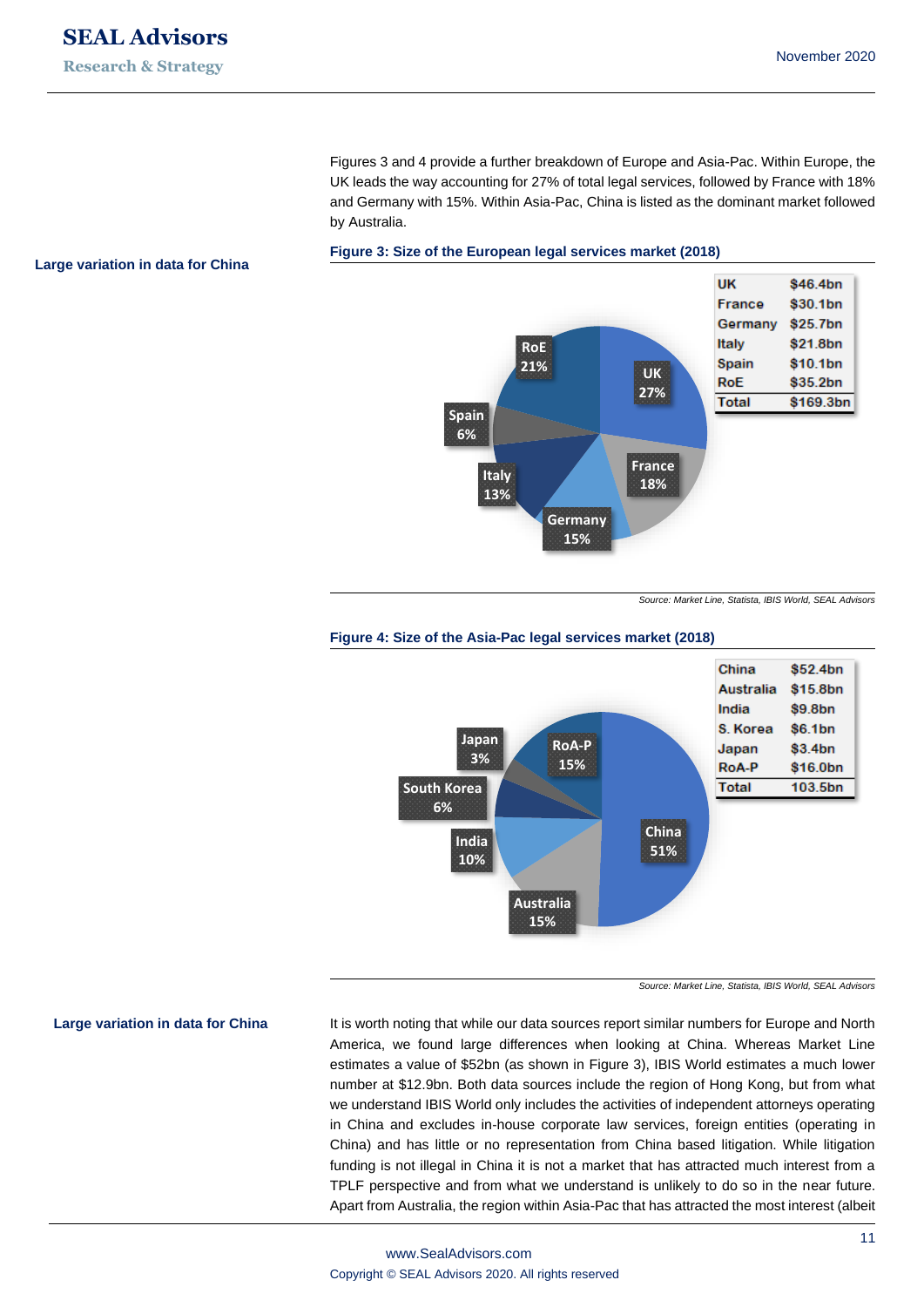in the last 3 years) is Singapore. Like Australia, Singapore is a common law country, although unlike Australia third-party funding is allowed only in specific cases such as international arbitration. While this does limit the growth in TPLF in the region, as we highlight in our section on future prospects, the main funders have started to view Singapore as a good entry point from which to develop litigation funding in Asia. Looking at the trends in the growth in legal services, figure 5 shows that for all three of the major regions the market has maintained steady growth since 2014. In Europe the compound annual growth rate (CAGR) between 2014 and 2019 was 2.5%. This was higher in the US (albeit the growth in Canada has been relatively flat) with CAGR of 3.6%. The fastest growing region has been Asia-Pac with a CAGR over the same period of 6%. The global legal services market has grown more or less line with the US at 3.7%, which is to be expected given the dominance of the US in the legal services market.

#### **Figure 5: Growth in legal services by international regions (\$bn)**



*Source: Market Line, SEAL Advisors*

As well as historic data, Figure 6 also includes forecasts for the legal services market from 2020 to 2023. At the time of forecasting (mid 2019) the US was expected to see an acceleration in growth with a forecast CAGR between 2019 and 2023 of 5%. The same was true for Asia-Pac with a CAGR of 6.8%, although Europe was expected to generate a more pedestrian growth rate of 2.7%. These forecasts were made pre-Covid and would have not have taken into account the significant hit to economic growth, particularly in Europe and the US.

Given the importance of the US for the legal service market, Figure 6 compares forecasts for the region made by our three data sources; Statista, Market Line and IBIS World. As the figure shows, there is a close consensus for 2019 with the average being USD325bn $34$ with little variation around that number. Both Market Line and Statista show steady growth for the US for 2020 to 2023, but both of these sources will have been made pre-Covid. IBIS World forecasts were updated in mid-2020 and show a more sober picture for outlook with a decline for the next two years. Inevitably, the legal services market will have been impacted during the crisis and the effects will linger for a few years. However, there is an argument to be made that as we face more difficult economic conditions, the litigation market could increase as a proportion of total legal spend, in particular in insolvency and breach of contract cases.

<sup>34</sup> For Statista and Market Line, 2019 figures will be part actual and part forecast

## **Steady growth in legal services**

#### **Forecasts made pre-covid**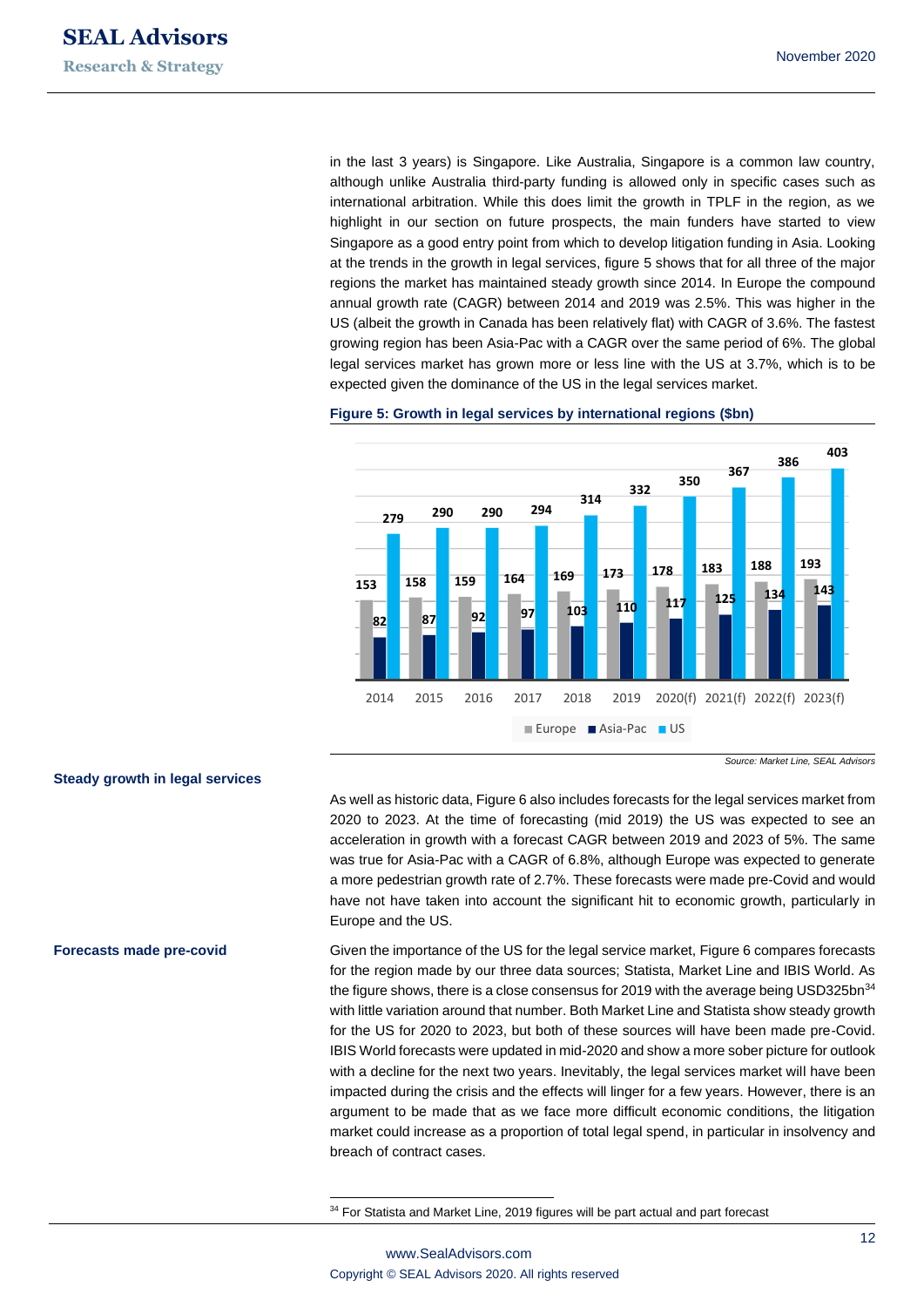**Litigation spending per region**



#### **Figure 6: Comparison of forecasts for the US legal market pre & post Covid (\$bn)**

*Source: Market Line, SEAL Advisors*

Our next step was to calculate the proportion of total legal services in each broad region which relates to litigation spend. For country and region data we used Market Line, IBIS World and Statista. For the calculation of the proportion spent on litigation (column three in Table 8) and for the proportion that is relevant to TPLF (column five) we used multiple sources. This included information provided by IBIS World, Grand View, Omni Bridgeway, Burford, Litigation Capital Management, The Third-party Litigation Funding Review (The Law Review), various law journals and review articles, as well as data published by regional law associations.

Table 8 summarises the analysis. We start with a 2019 estimate for total legal services expenditure by country and broad region. This amounts to a total value of USD700bn. We then estimate the proportion spent on litigation, which in total sums to USD142bn (which happens to be 20% of the total). This varies by country/region with the US being the highest and the Rest of World category being the lowest. For the latter category we simply

#### **Table 8: Implied addressable market (TAM) from top-down analysis of global legal services expenditure**

.

| <b>USD</b>            | Total spend* | <b>Litigation Spend**</b> |              |               | TPLF addressable market** |
|-----------------------|--------------|---------------------------|--------------|---------------|---------------------------|
| <b>Country/Region</b> | Value (\$bn) | % of total                | Value (\$bn) | % addressable | Value (\$bn)              |
| US.                   | 332          | 30%                       | 99.5         | 45%           | 44.8                      |
| <b>UK</b>             | 48           | 25%                       | 11.9         | 45%           | 5.3                       |
| Australia             | 16           | 20%                       | 3.2          | 45%           | 1.4                       |
| Canada                | 14           | 15%                       | 2.1          | 45%           | 0.9                       |
| Europe ex UK          | 126          | 10%                       | 12.6         | 35%           | 4.4                       |
| Asia-Pac ex Australia | 94           | 10%                       | 9.4          | 25%           | 2.3                       |
| <b>Rest of World</b>  | 72           | 5%                        | 3.6          | 20%           | 0.7                       |
| <b>Total</b>          | 701          |                           | 142.2        |               | 60.0                      |

\*Source Market Line, IBIS World and Statista. 2019 figures

\*\*Multiple sources. Percentages and values estimated by SEAL Advisors.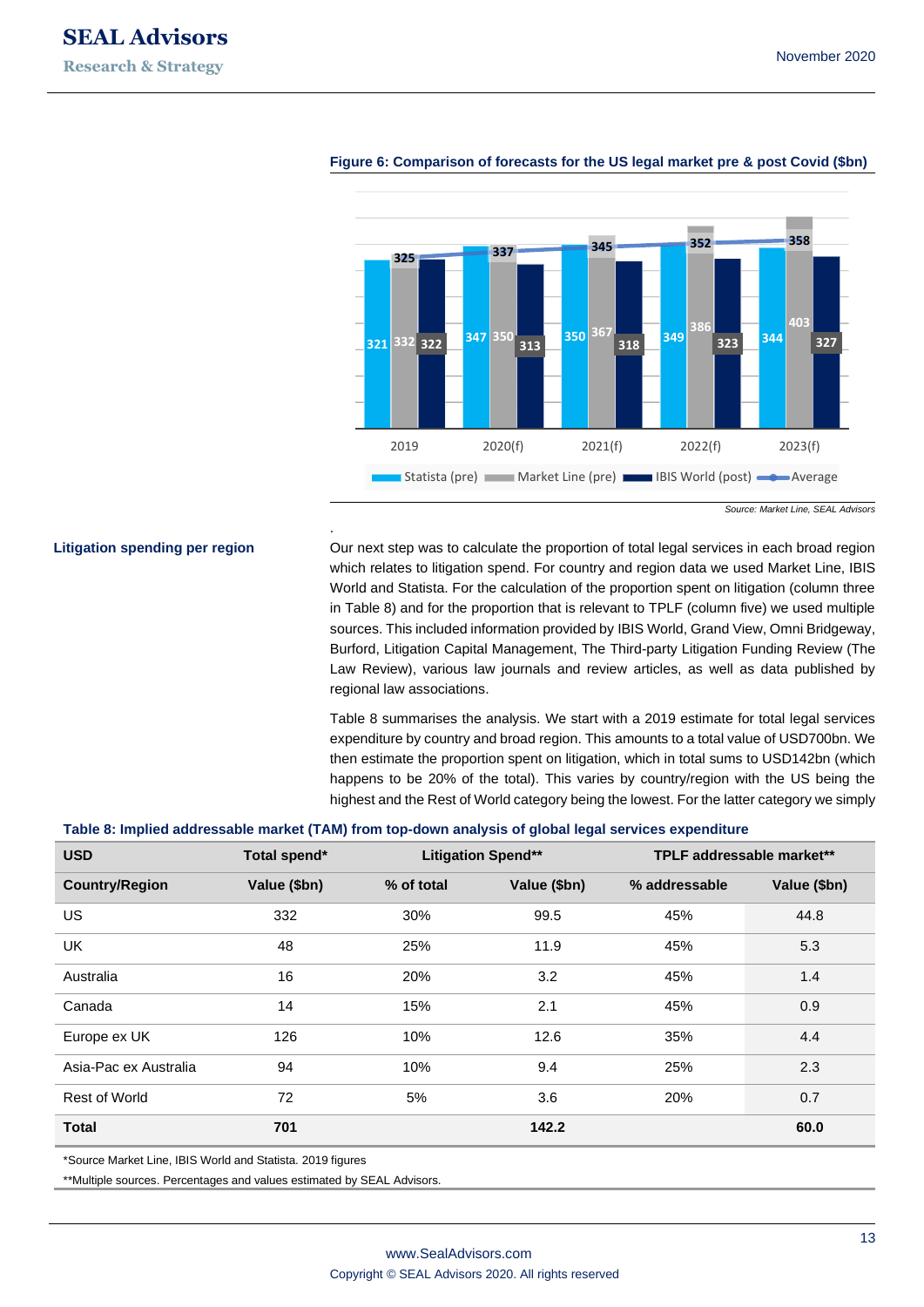**Litigation spend varies by region**

**Top down TAM estimated at** 

**USD60bn**

assign a value of 5% as we have no way of knowing what the true value is. We then assign a percentage of the litigation amount that is relevant to TPLF. In Omni Bridgeway's analysis they simply assign a value of 50% across the board. In our view this is too high given restrictions on when TPLF can be used and the fact that we are really only interested in commercial litigation and for plaintiffs (TPLF is practically non-existent for defendants), hence we use a value of 45% for the established markets such as the US, UK, Australia and Canada and a lower value for regions such as Europe ex UK and Asia-Pac ex Australia.

Using our estimated values for litigation spend and the proportion relevant to  $TPLF^{35}$ , the final column in Table 8 provides an estimate of the addressable market size for each of the regions/countries. The sum of the regional/country addressable market's gives an estimate of the **total addressable market of USD60bn**.

#### **Summing up the TAM**

We have presented a number of potential ways and a number of estimates for the total addressable market for litigation funding. It is not an exact science and does require assumptions to be made whether starting from the level of the funder and scaling up, or starting at the top and scaling down. While attempting to estimate the TAM via the acceptance/rejection rate is an attractive concept in theory, in practice there are just too many unknowns and so we have not incorporated the results in to our estimates of the TAM. The market penetration approach is sensitive to the rate chosen, but nonetheless relies on fewer unknowns. Similarly, the top down approach using macro level data necessitates some broad assumptions, but results in sensible estimates.

Rather than give a point estimate of the global TAM, we present a range based on analysis in this report. At the top end we take the mid-point of the penetration rate analysis i.e. a current market estimate of USD2.7bn and a penetration rate of 3%. **This gives a TAM of USD90bn**. At the bottom of the range we use the estimate from our **top down analysis which is USD60bn**. Relative to the global legal services markets in 2019 these estimates represent 9% and 13% for low and high point of the range respectively. **TAM range USD60bn to USD90bn**



#### **Figure 7: Estimates of the current and potential addressable market for TPLF**

<sup>35</sup> We take a number of factors into account to calculate the % addressable market including, restriction on where TPLF can be used, the types of litigation that are prevalent in each region and level of awareness of TPLF.

*Source: SEAL Advisors*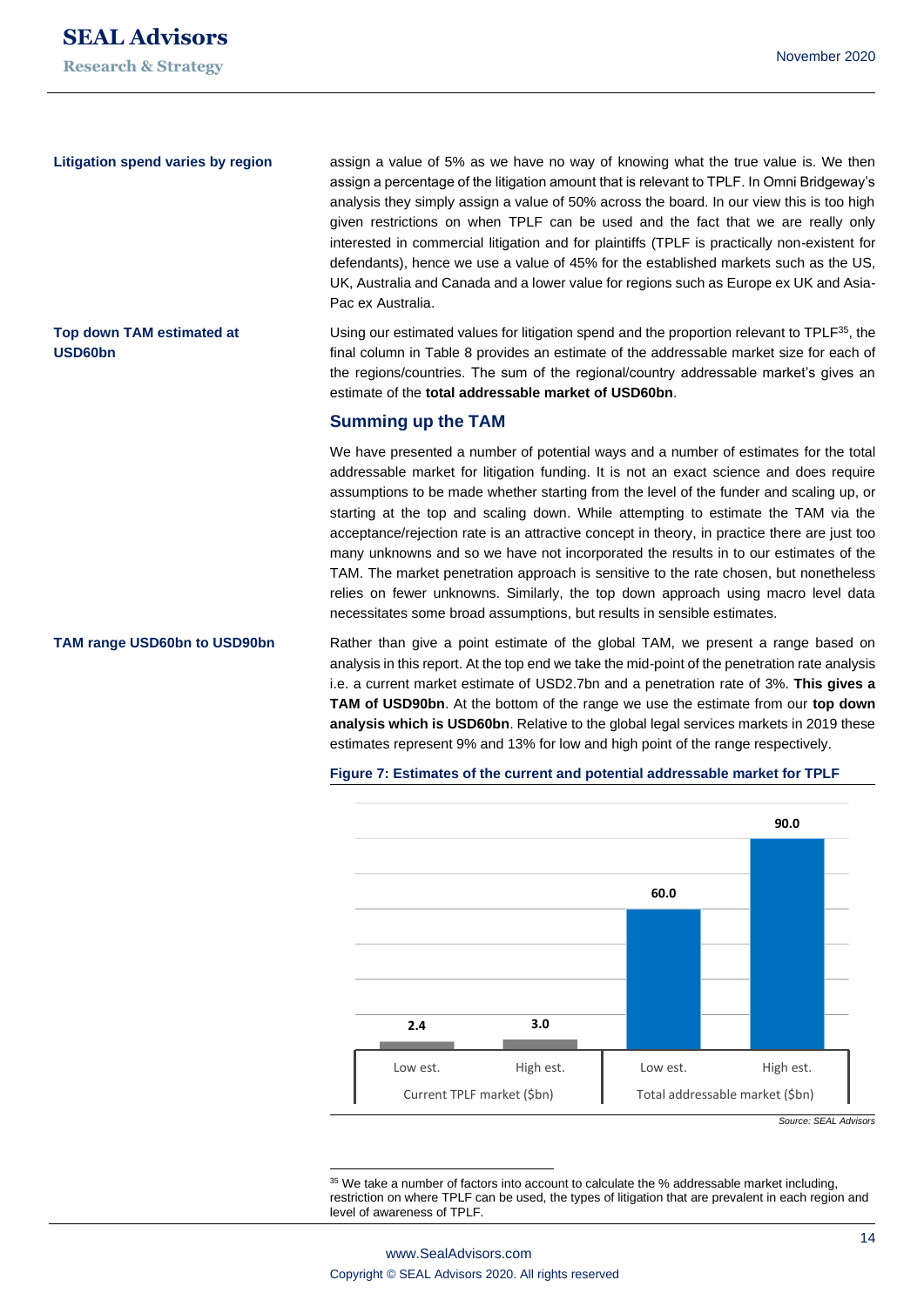**Number of aspects affecting the** 

**future market**

Figure 7 plots the high and low estimates for current TPLF market and our estimated range for the addressable market. From the figure it is quite clear that there exists a significant opportunity for third-party funding and that this has a long way to go address the potentially unmatched demand.

## **Further aspects to consider**

As the litigation market moves from the sidelines to the mainstream of the legal services industry, there are a number of additional aspects that can be considered when assessing the potential growth of the addressable market. Such aspects include:

- 1. An increasing awareness and understanding of litigation financing, especially within the corporate sector
- 2. An increasing acceptance of litigation funding as a mainstream service as opposed to a minority legal activity
- 3. A reduction in the willingness of plaintiffs to forgo litigation due to concerns over cost
- 4. An increase in the acceptance of litigation funding as a legitimate alternative asset class
- 5. The establishment of a secondary market to provide the potential to trade investments in claims
- 6. The opening up of new markets driven by the three "Rs" of Region, Regulation and Recipient

All of the above are research papers in their own right, so here we just briefly summarise the developments and/or the potential of each.

With regard to points 1 and 2, Burford Capital 2019 Legal Finance Report shows there has been a steady increase in the awareness and acceptance of litigation finance as an important tool for lawyers. They also show relative to their 2018 survey there has been a significant rise in practitioners who regard themselves as very familiar with litigation finance (as opposed to vaguely familiar or unfamiliar). They also show that among the legal profession in the main TPLF regions (i.e. US, UK, Australia and Canada) there remains a significant proportion of lawyers (i.e. 30%) who do not consider themselves very familiar with TPLF. As Burford point out, while there have been great strides in the understanding and acceptance of TPLF, "[c]ontinuing education is needed—even among lawyers who claim awareness of legal finance". What this means is there is steady progress in the understanding and awareness of TPLF, but there is still further to go. **go**

On plaintiff's forgoing litigation, the recent Burford survey has some very interesting responses from in-house lawyers on this issue. They report that 72% of those surveyed have failed to pursue meritorious legal claims on the basis of cost. In other words, concerns over the potential impact to the bottom-line leads them to "leave recoveries on the table". More revealing is the assertion that 65% of in-house lawyers report that their companies have unenforced judgments or uncollected awards of USD20m or more. Against a backdrop of a greater awareness and understanding of litigation finance, it seems inevitable that the willingness to forgo pursuable claims will diminish. In turn, this could have a sizeable impact on the use of TPLF.

As an asset class, TPLF has grown from almost nothing ten years ago to an industry with over USD9bn in dedicated funds. If we include hedge funds, family offices and other specialist investors, who do not disclose their investments (in litigation cases) the total value invested in the asset class is likely to be quite a bit higher. As the likes of Burford and Omni Bridgeway have shown, TPLF investment offers the potential for significant **Becoming a major asset class**

# **Awareness growing but further to**

**Legal claims forgone**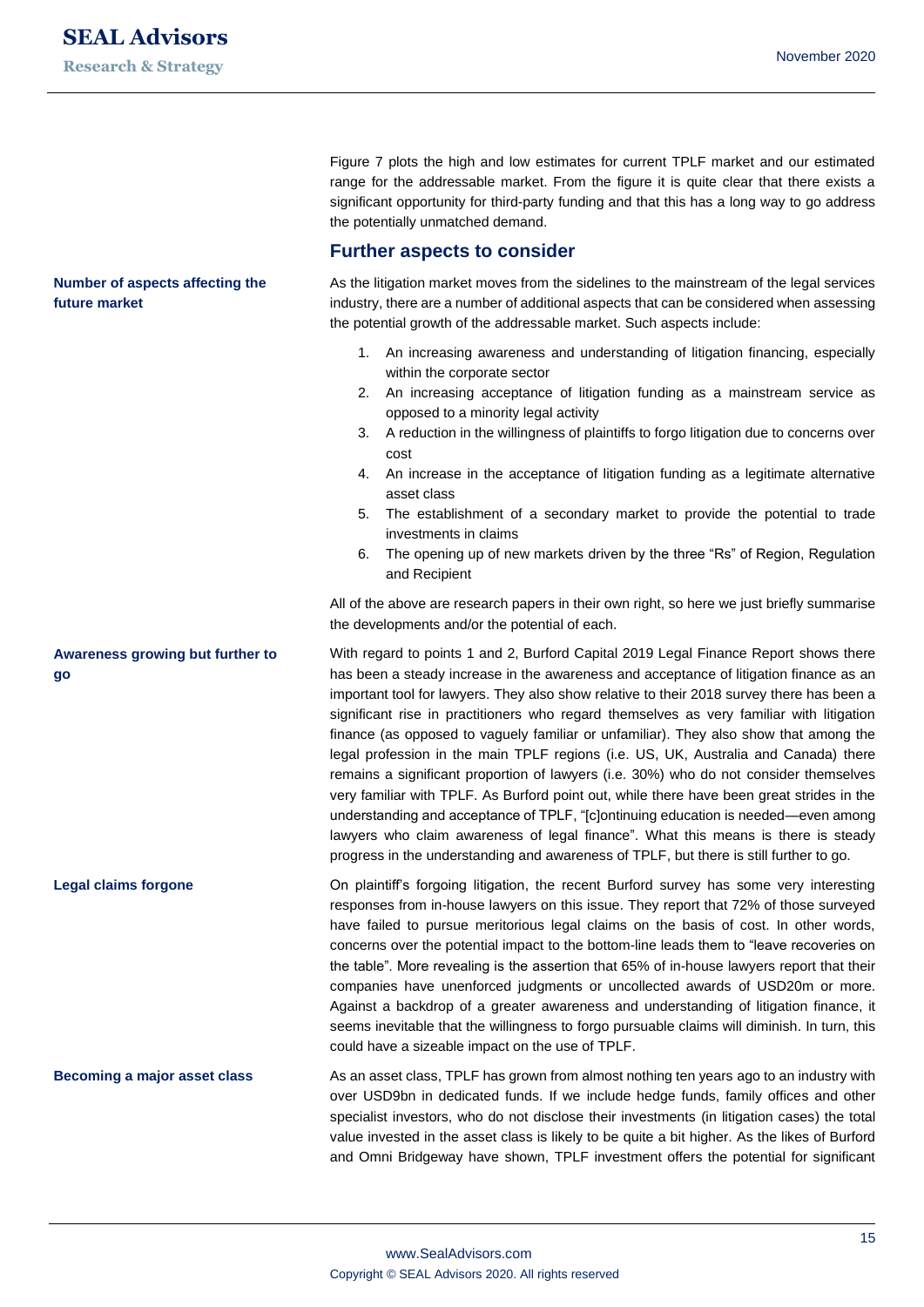**The three "Rs"**

**Regions**

**Regulatory**

returns. In a Bloomberg article in 2018  $36$  the author reports (based on analysis by Goldman Sachs) that over the medium term, litigation funding had on average outperformed private equity, real estate, credit and hedge fund investments. TPLF also has the major advantage of being uncorrelated with other asset classes, making it ideal for portfolio diversification.

As TPLF grows as an asset class, the establishment of a secondary market becomes increasingly important. Currently, there is no centralised venue for the trading of litigation investments. In fact, there is practically no secondary market in claims trading other than investing directly in the shares of the listed funders. While the establishment of a secondary market is not without controversy and/or challenges, it seems a logical next step for this rapidly growing market. Among the academic writers there has been a few papers published which discuss the benefits of establishing markets for claims trading (e.g. Molot<sup>37</sup>, and Goral<sup>38</sup>), but the majority have focussed on the primary market and when discussing the potential for secondary trading have tended to focus on the ethical and regulatory issues. **Secondary market is next step**

From our perspective, a secondary market could have a significant impact on the industry as the provision of liquidity leads to an expansion of the investor base as well encouraging new primary funders. With increased fund flows into the market, the knock-on effect could be a lowering of the case rejection rate, the lowering of the probability of success hurdles, increasing the penetration rate of legal services expenditure and the expansion of the total addressable market. While it is difficult to estimate the potential size of a secondary market in litigation claims, we can look to the insurance and reinsurance markets for clues. As with the insurance/re-insurance market, litigation finance is intrinsically a market in risk and has a number of similarities in the way it could operate. It is estimated that around 20-25% of insurance risk/gross written premium ( $P & C$ , non-life) is reinsured annually<sup>39</sup>. With a current market estimate of between USD2.4 and USD3.0bn in annual TPLF commitments, we could easily see a secondary market developing with a value of USD500m to USD750m. If we applied this to the total addressable market, this could be valued at between USD12bn to USD22bn. **Significant potential from trading legal claims**

> And finally, what about new markets? As it stands today, new markets can be categorised as the three "Rs" of litigation finance; Region, Regulatory and Recipient.

Within the regional category the use of some form of litigation funding is being seen in an increasing number of markets as its use steadily expands outside the core countries of Australia, the UK and the US. Given the size of the Chinese market, on paper it looks to offer an attractive prospect. In reality it is not (yet) considered a potential growth market. Within the Asia-Pac region however, Singapore is viewed as a more attractive opportunity near-term. Having only recently allowed the use of TPLF in international arbitration, there is a view that the city-state could become a new hub for TPLF given the size of major arbitration cases.

With regard to regulation, TPLF in the main markets of Australia, UK and the US is largely unregulated. This does not mean that it can be allowed in all aspects of litigation, but like most aspects of common law its adoption is by precedent. In the US, the doctrines of champerty and maintenance are still in force in some states and prohibits, or at least significantly restricts the use of TPLF. In these situations, a change in state regulations and a harmonisation of the state approach to TPLF could lead to the opening of additional

<sup>&</sup>lt;sup>36</sup> Emily Cadman - Bloomberg News (2018), For the Worlds Super Rich, Litigation Funding Is the New Black", Bloomberg, 27 August 2018.

<sup>37</sup> Molot (2014), *The Feasibility of Litigation Markets*, Indiana Law Journal 171-1794 (2014) 38 Goral (2015), Justice Dealers: The Ecosystem of American Litigation Finance, tanford Journal of

*Law, Business, and Finance* <sup>39</sup> S & P Global/Intelligent Insurer, Global Reinsurance Highlights 2019, p.20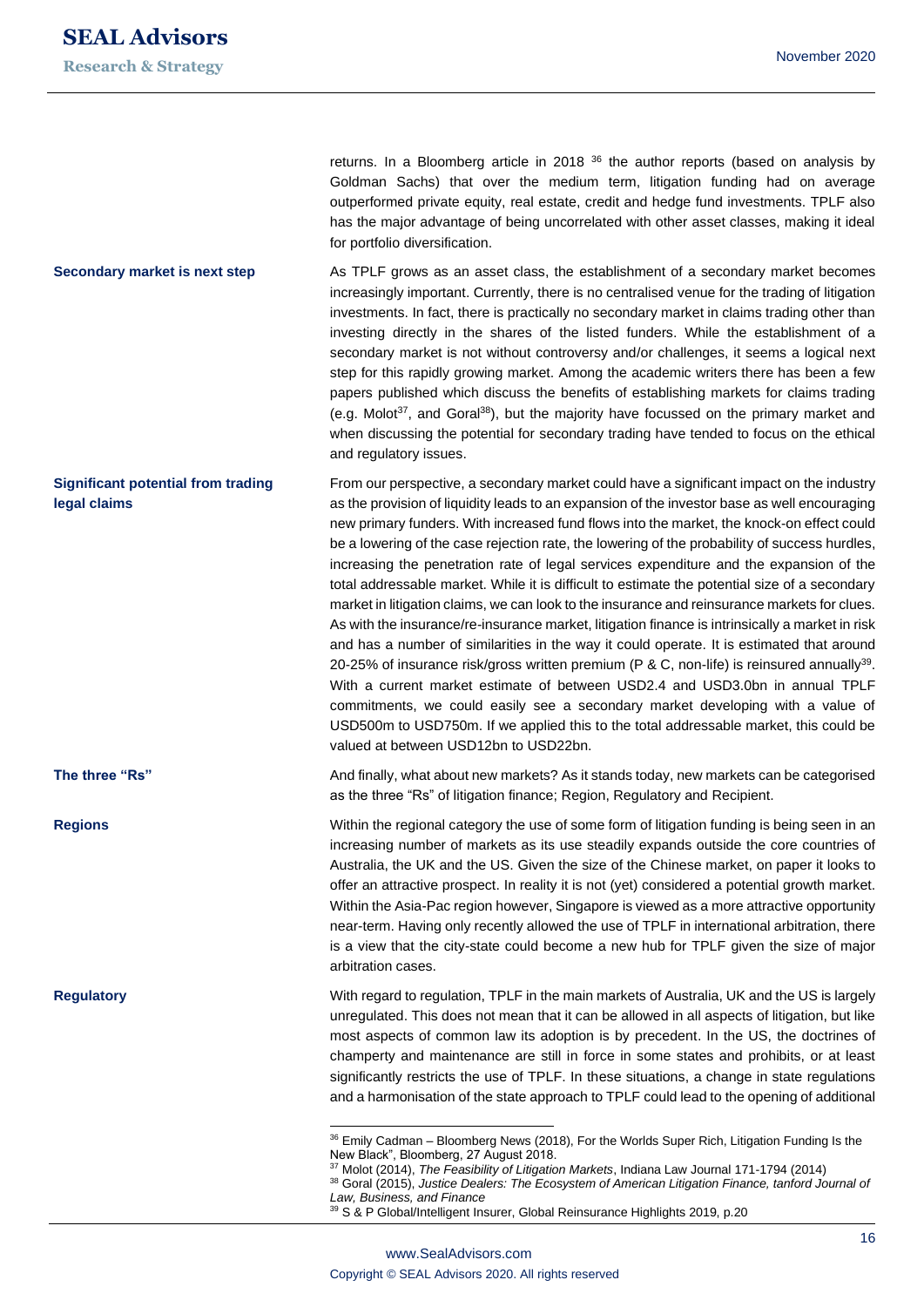markets. There is also the issue of the use of TPLF in class actions. Australia has led the way on this and has allowed third-parties to fund collective litigation for a number of years  $40$ . This has been facilitated by the region's "opt-in" approach to class action as opposed to the "opt-out" approach in the US. In the latter, the use of TPLF is not currently possible<sup>41</sup>. Within Europe (including the UK) where class actions are not supported by the current legal system, there is a movement (albeit slow) to adopt legislation to facilitate class actions where it has not previously been possible. At some stage, it seems that regulatory/legislative change will allow the use of TPLF to fund class actions in an increasing number of regions. Although, in line with recent changes in Australia, it is also likely to become more regulated. Regulation is a substantial topic and outside of the scope of this research, but is suffice to say that regulatory change will bring some new opportunities, and perhaps some additional restrictions.

By recipients we mean those is in receipt of legal funding; i.e. the plaintiff or the defendant. As it stands today nearly all (commercial) litigation funding is for the plaintiff. While the funding of defendants is unlikely to become a major market in its own right, it could nonetheless provide a decent boost to the total market for legal claims funding in the future.

## **Concluding remarks**

To sum up, in this report we publish an analysis of the current size and the potential addressable market for TPLF. We estimate that the current market (i.e. calculated as annual commitments) is worth between USD2.4bn and USD3.0bn, globally. This we estimate to be only 1.7% to 2.1% of the total litigation market. Our estimated range for the total addressable market is between USD60bn and USD90bn. Given the low penetration rate and the relatively high addressable market, the outlook for the growth in TPLF looks very positive.

**Recipients**

**Conclusions**

<sup>&</sup>lt;sup>40</sup> Recently there have been changes to the regulatory approach in Australia with regard to class actions. This includes the requirement for litigation financiers to obtain a license if they wish to fund class actions and bringing certain class actions under the control of the Management Investment Scheme in Australia.

<sup>&</sup>lt;sup>41</sup> Fitzpatrick (2018) points out that this is not strictly true and technically TPLF can be used in US class actions despite the opt-out approach.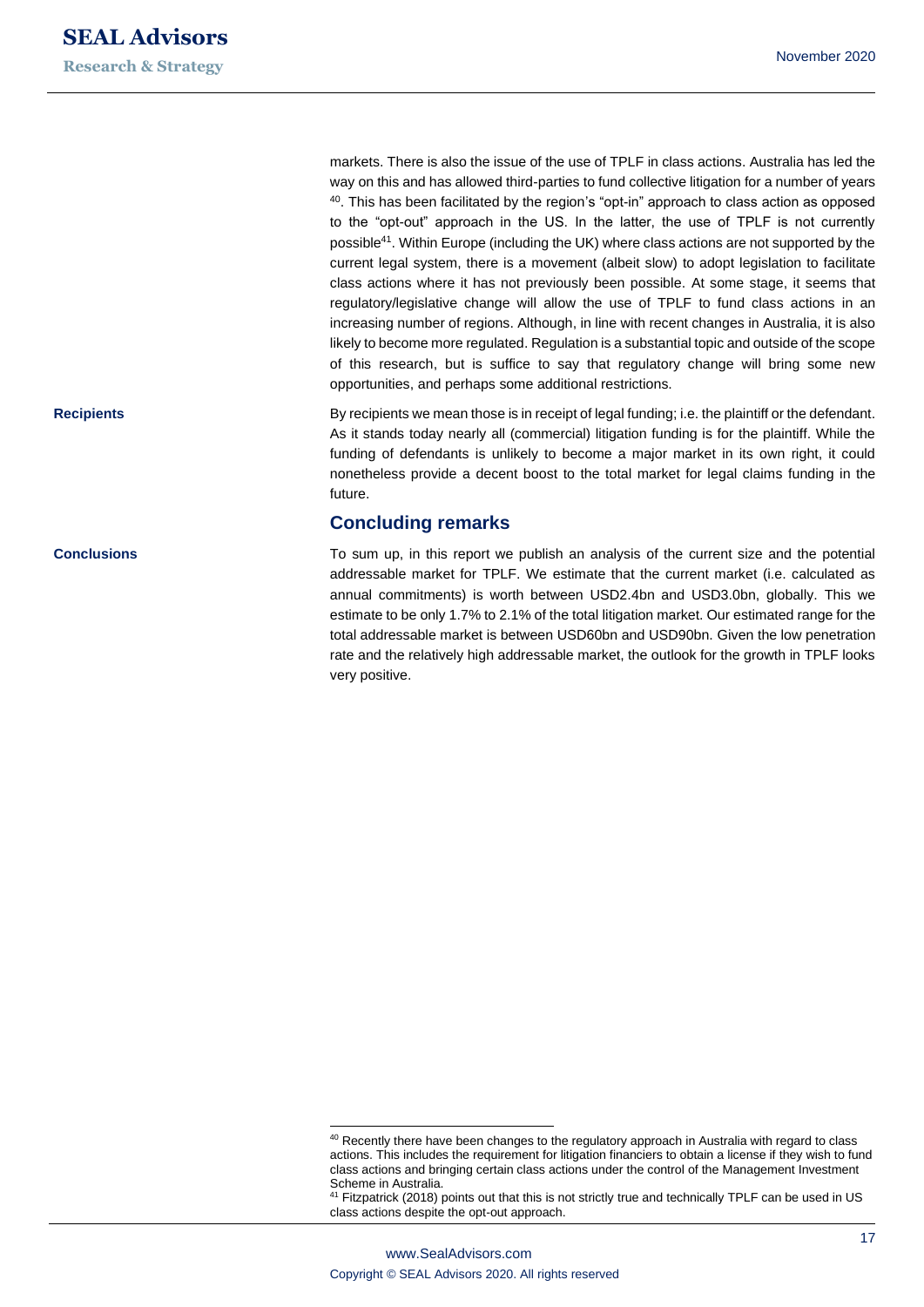## **References**

**Abramowicz, Michael (2014)**, *Litigation Finance and the Problem of Frivolous Litigation*, GWU Law School Public Law Research Paper No. 2019-18

**Abramowicz, Michael (2019),** *Screening Legal Claims Based on Third-Party Litigation Finance Agreements and Other Signals of Quality,* GWU Law School Public Law Research Paper No. 2019-19

**Abrams, David & Daniel Chen (2017)**, *A Market for Justice: A First Empirical Look at Third Party Litigation Funding,* University of Pennsylvania Journal of Business Law, Vol. 15, P. 1075, 2013

**Avraham, Ronen, Lynn Baker & Anthony J Sebok (2020***), The Anatomy of Consumer Legal Funding*, Cardozo Legal Studies Research Paper No. 618

**Ayranci, Zehra Betul (2017)**, *Legal Ethics and Professional Responsibility Concerns Related to Alternative Litigation Financing*, Professional Ethics and Alternative and New Law Business Structures Joint Committee News, Newsletter of the International Bar Association Section on Public and Professional Interest (2017)

**Barker, George Robert (2011)**, *Third Party Litigation Funding in Australia and Europe*, Australian National University; Law and Economics Consulting Associates Ltd

**Bedi, Suneal & William Marra (2020)**, The Shadows of Litigation Finance, Vanderbilt Law Review, Forthcoming.

**Buesnel, Clive et al (2019)**, *This time is different: Six trends that will determine the future of global non-life reinsurance*, Deloitte, 2019

**Bloomberg Law –** Commercial Litigation Finance (2019)

**Burford Capital –** Annual Reports, 2018 & 2019, 2018 Litigation Finance Survey, 2019 Legal Finance Report: Survey of In-House and Law Firm Lawyers, Capital Markets Day 2018 Investor Presentation.

**Couture, Wendy Gerwick (2013)**, *Securities Regulation of Alternative Litigation Finance*, Securities Regulation Law Journal, Vol. 42, p. 5, 2014

**Cadman, Emily (2018**), *For the World's Super Rich, Litigation Funding Is the New Black*, Bloomberg News

**Faure, Michael G & Jef P.B. De Mot (2019)**, *Third-Party Financing and Litigation Expenditures*, New York University Journal of Law & Business, 2016, Vol. 12(3), 751-778.

**Fitzpatrick, Brian T (2018),** *Can and Should the New Third-Party Litigation Financing Come to Class Actions?,* Theoretical Inquiries in Law, Vol. 19.1 (2018)

**Giesel, Grace M. (2012)**, *Alternative Litigation Finance and the Work-Product Doctrine*, Wake Forest Law Review, Vol. 47, No. 5, 2012

**Giesel, Grace M. (2015**), Alternative Litigation Finance and the Attorney-Client Privilege, Denver University Law Review, Vol. 92, No. 1, 2015

**Glover, Maria (2016),** *Alternative Litigation Finance and the Limits of the Work-Product Doctrine*, New York University Journal of Law and Business, Vol. 12, No. 3, 2016

**Gomez, Manuel A. (2015)**, *Crowdfunded Justice: On the Potential Benefits and Challenges of Crowdfunding as a Litigation Financing Tool*, University of San Francisco Law Review, Vol. 49, 2015

**Goral, Radek (2015),** *Justice Dealers: The Ecosystem of American Litigation Finance,*  Stanford Journal of Law, Business, and Finance.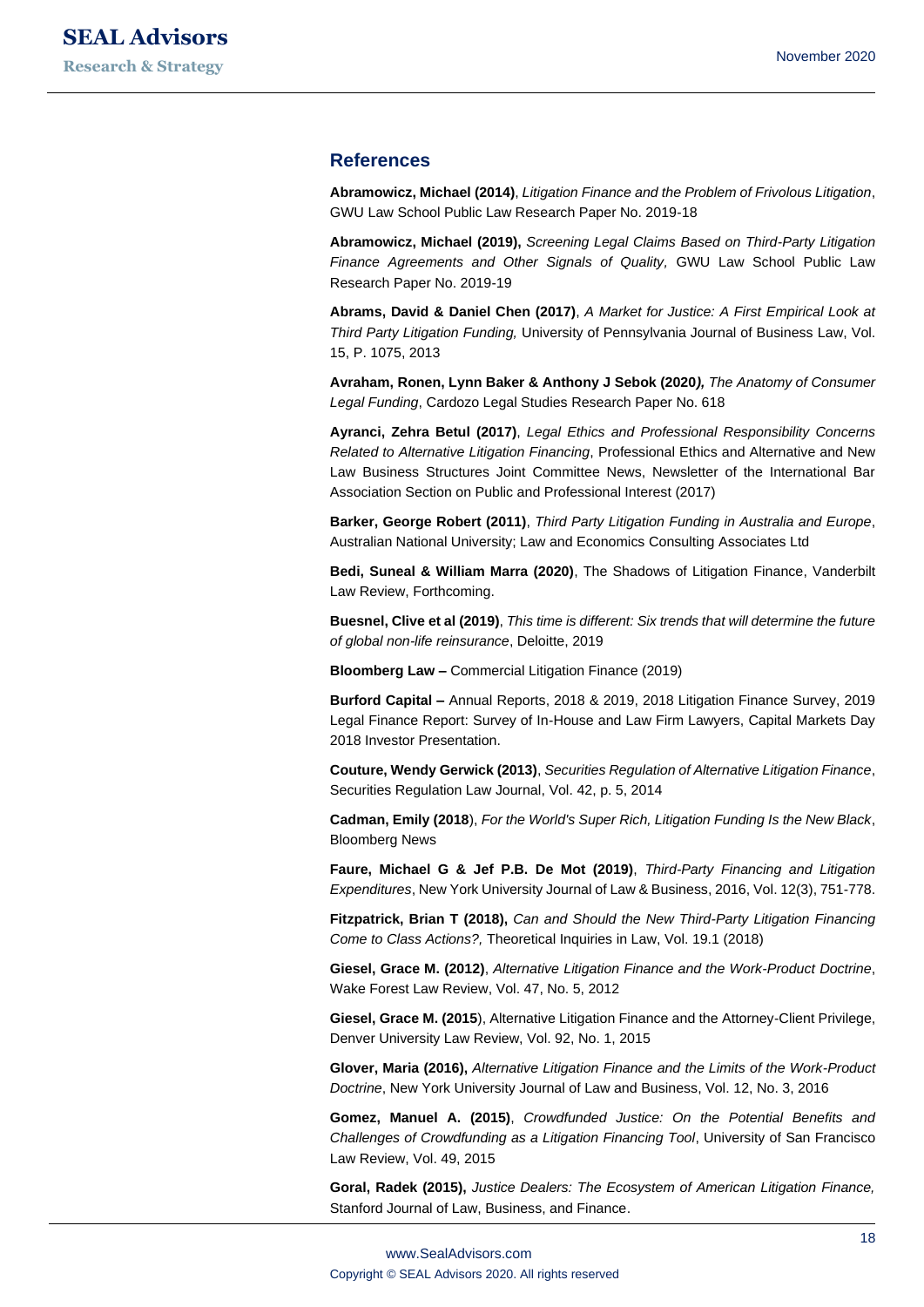**Hodges, Christopher, John Peysner & Angus Nurse (2012***), Litigation Funding: Status and Issues*, Oxford Legal Studies Research Paper No. 55/2012

**Huang, Bert I.(2012),** *Litigation Finance: What Do Judges Need to Know?* Columbia Journal of Law and Social Problems 45:525 (2012)

**Kalajdzic, Jasminka, Peter Kenneth Cashman & Alana Longmoore (2013)**, *Justice for Profit: A Comparative Analysis of Australian, Canadian and U.S. Third Party Litigation Funding*, American Journal of Comparative Law, Vol. 61, No. 2, 2013

**Kidd, Jeremy (2020)**, *To Fund or Not to Fund: The Need for Second Best Solutions to the Litigation Finance Dilemma*, George Mason Law & Economics Research Paper No. 12-22

**Knight, Jared (2016)**, *Of Conflicts and Corporations: Analyzing Corporate Forms for Future Litigation Finance Firms*, Journal of Corporation Law, Vol.41, No.4

**Legg, Michael (2017),** *Class Actions, Litigation Funding and Access to Justice*, UNSW Law Research Paper No. 17-57

**Legg, Michael, Louisa Travers, Edmond Park & Nicholas Turner (2010),** Litigation Funding in Australia, paper presented by Michael Legg at the Law Society of New South Wales Young Lawyers

**Litigation Capital Management** – Annual Reports 2019 & 2020

**Molot, Jonathan** T.(2010), *Litigation Finance: A Market Solution to a Procedural Problem*, Georgetown Law Journal, Vol. 99, 2010

**Molot, Jonathan T**.(2014), *The Feasibility of Litigation Markets*, Indiana Law Journal, 171-1794 (2014)

**Morpurgo, Marco de (2011)**, *A Comparative Legal and Economic Approach to Thirdparty Litigation Funding*, Cardozo Journal of International and Comparative Law, Vol. 19, pp. 343, 2011

**Omni Bridgeway (IMF Bentham) –** Investor Presentation, January 2020, Business Plan, 17 November 2020, Annual Report 2020

**Russell, David (2017)**, *Litigation Financing's Increasing Presence in Biglaw and the Legal Market*, Available at SSRN 2945742, 2017

**Sahani, Victoria (2013)**, *Recent Developments in Third-Party Funding*, Journal of International Arbitration, Vol. 30, Issue 4, pp. 443-452, 2013

**Shannon, Victoria (2015),** *Harmonizing Third-Party Litigation Funding Regulation***,** 36 Cardozo Law Review. 36:861 (2015)

**Shannon Sahani, Victoria (2017),** *Reshaping Third-Party Funding*, Tulane Law Review, Vol. 91, 405 (2017)

**Shepherd, Joanna & Judd E. Stone (2014)**, *Economic Conundrums in Search of a Solution:* The Functions of Third-Party Litigation Finance, Available at SSRN 2432610.

**Silver, Charles (2013)**, *Litigation Funding Versus Liability Insurance: What's the Difference?* University of Texas Law, Law and Econ Research Paper No. 441

**Steinitz, Maya (2011)**, Whose Claim Is This Anyway? Third Party Litigation Funding, Minnesota Law Review, Vol. 95, No. 4, 2011

**Steinitz, Maya (2012)**, *The Litigation Finance Contract*, William & Mary Law Review, 455 (2012)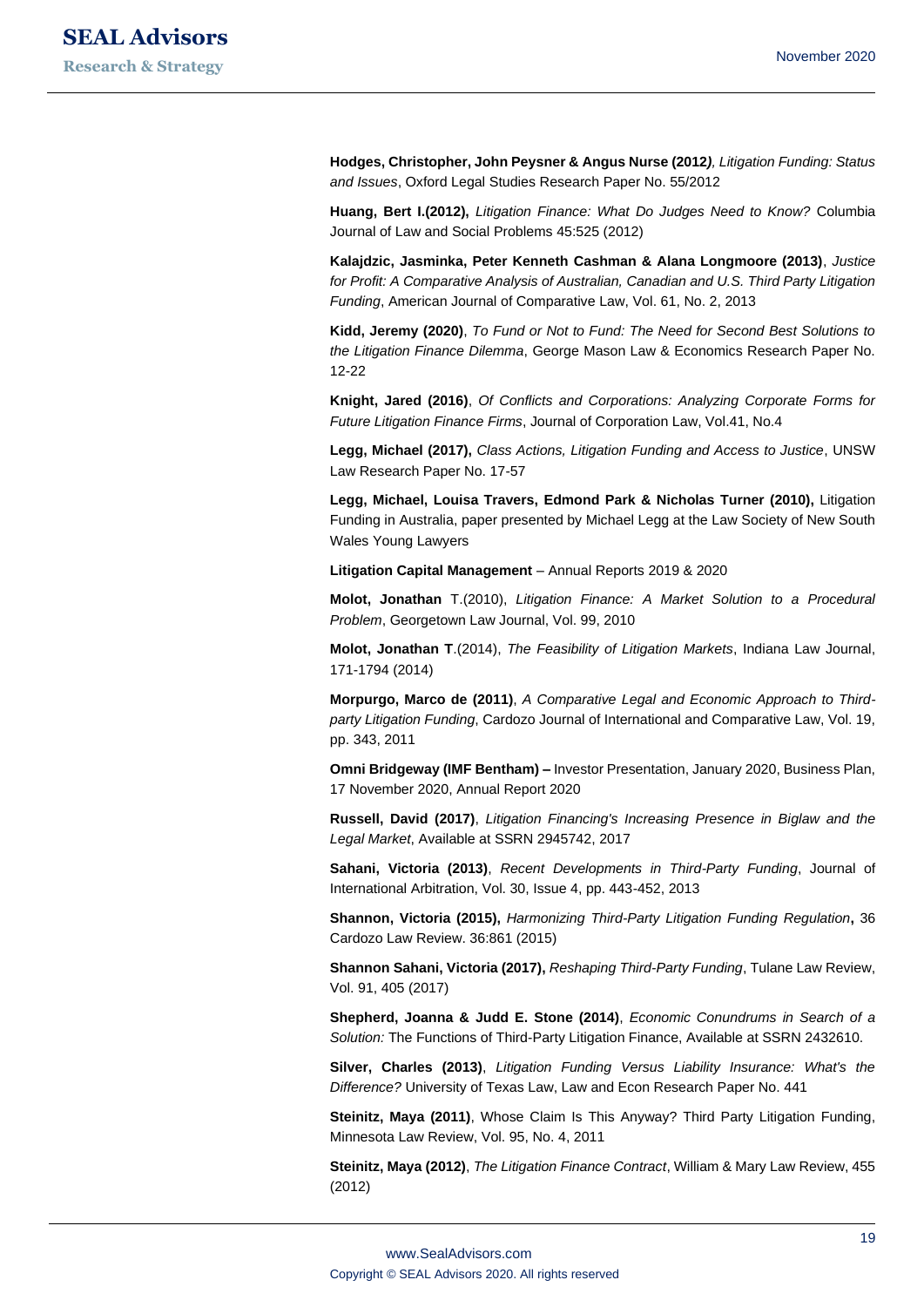**Steinitz, Maya (2019)**, *Follow the Money? A Proposed Approach for Disclosure of Litigation Finance Agreements*, UC Davis Law Review, 2019 (also featured in The Practice, Litigation Finance, Volume 5, Issue 6)

**Steinitz, Maya & Abigail Field (2014)**, A Model Litigation Finance Contract, Iowa Law Review. 711 (2014)

**Stroble, Jospeh, J & Laura Welikson (2020**), *Third-Party Litigation Funding: A Review of Recent Industry Developments*, Defence Counsel Journal, January 2020.

**Strom, Roy (2020),** *Nobody Knows Litigation Finance Size, but It's Not \$85 Billion*, June 11, 2020, Bloomberg News

**Velchik, Michael & Jeffery Zhang (2019)**, *Islands of Litigation Finance,* Stanford Journal of Law, Business & Finance. Vol:24:1, (2019

**Veljanovski, Cento (2012),** *Third Party Litigation Funding in Europe*, Journal of Law, Economics and Policy, Vol. 8, 2012

**Westfleet Advisors** – Litigation Finance Buyer's Guide, Charles Agee & Gretchen Lowe, 2019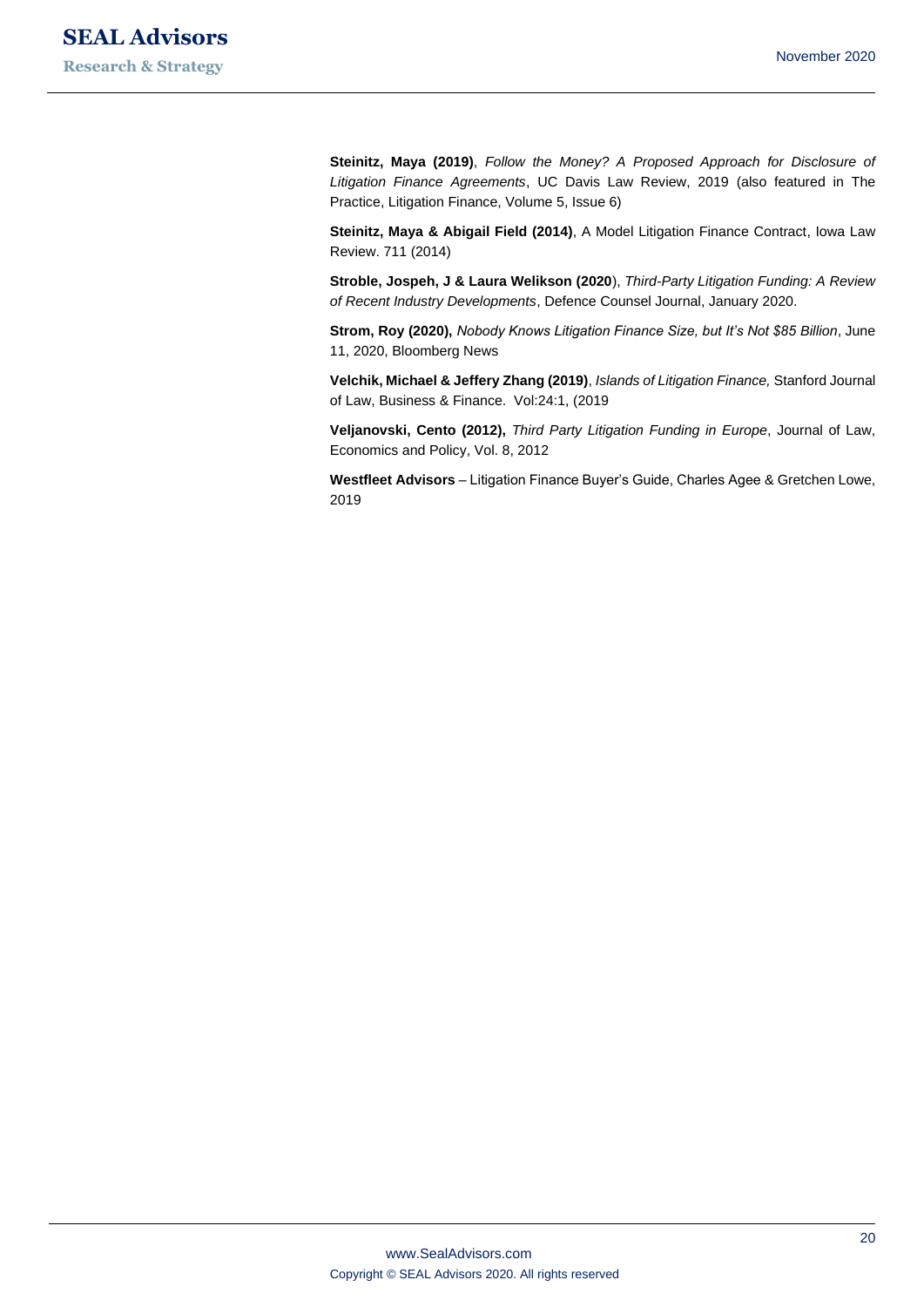## **About SEAL Advisors**

SEAL Advisors provides specialist research and survey analysis for the financial services industry. This includes bespoke research for investment managers, outsourced research for investment banks and issue-sponsored research for listed companies. SEAL also provides financial modelling and valuation services for both listed and unlisted companies.

## **About the authors**

Scott Evans is the founder of SEAL Advisors and has a research position at London Business School (LBS). Prior to LBS, he held academic positions at the University of Oxford, University of Birmingham, Brunel University London and The Institute for Fiscal Studies. Scott previously worked in research at a number of major investment banks.

Matt Fletcher is the founder of Arrowmaker Consulting Ltd. He divides his time between London and Athens, Greece. His former roles include; Equity Analyst for Eclectica Asset Management, Pioneer Investments, Merrill Lynch and Fund Manager for Legal & General Investment Management.